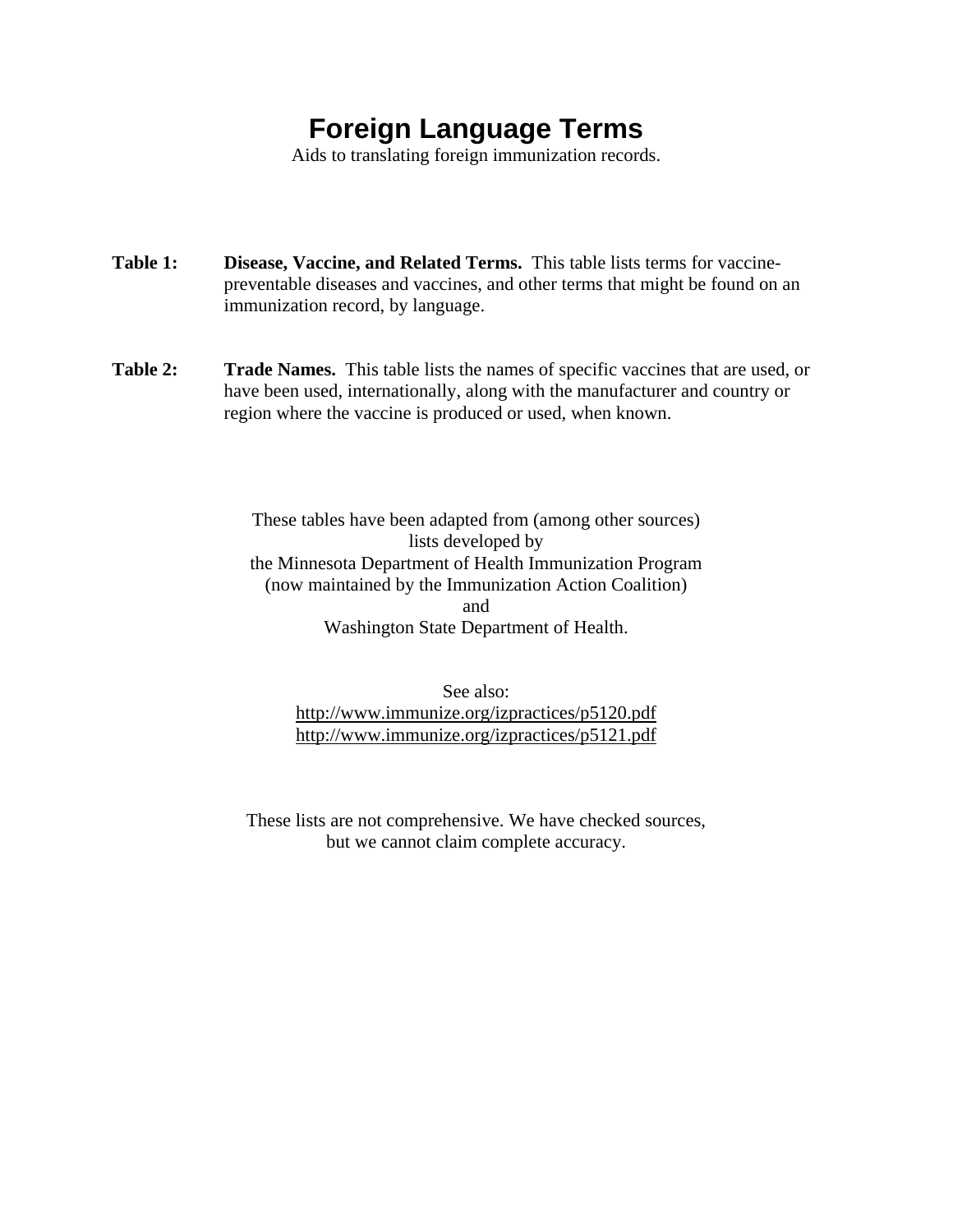## Foreign Vaccines Table 1: Disease, Vaccine, and Related Terms

| <b>Albanian</b> |                  |  |
|-----------------|------------------|--|
| Difteria        | Diphtheria       |  |
| Fruthi          | <b>Measles</b>   |  |
| Pertusisi       | Pertussis        |  |
| Tetanozi        | Tetanus          |  |
| <b>Arabic</b>   |                  |  |
| Alhasiba        | Rubella          |  |
| As'al           | Pertussis        |  |
| Athab           | <b>Mumps</b>     |  |
| Difteria        | Diphtheria       |  |
| El Safra        | Hepatitis        |  |
| Has 'ba         | Measles          |  |
| Shel'el         | Polio            |  |
| <b>Bosnian</b>  |                  |  |
| Beseže          | <b>BCG</b>       |  |
| Detepe          | <b>DPT</b>       |  |
| Difterija       | Diphtheria       |  |
| Dječja paraliza | Polio            |  |
| Gripa           | Influenza        |  |
| Male boginje    | Rubella          |  |
| Ospice          | <b>Measles</b>   |  |
| Rubeola         | Rubella          |  |
| Upala pluća     | Pneumonia        |  |
| Veliki boginje  | Smallpox         |  |
| Veliki kašalj   | Pertussis        |  |
| Zauške          | Mumps            |  |
| <b>Zutica</b>   | Hepatitis        |  |
| <b>Croatian</b> |                  |  |
| Beseže          | <b>BCG</b>       |  |
| Detepe          | <b>DTP</b>       |  |
| Difterija       | Diphtheria       |  |
| Dječja paraliza | Polio            |  |
| Gripa           | Influenza        |  |
| Hri pavac       | Pertussis        |  |
| Kašalj hripavac | Pertussis        |  |
| Upala pluća     | Pneumonia        |  |
| Veliki boginje  | Smallpox         |  |
| Vodene kozice   | Varicella        |  |
| Zapaljenje      | <b>Hepatitis</b> |  |
| Zaušnjaci       | <b>Mumps</b>     |  |
| Žutica          | <b>Hepatitis</b> |  |
| <b>Czech</b>    |                  |  |
| Davivy Kasel    | Pertussis        |  |
| <b>Difterie</b> | Diphtheria       |  |
| Hepatitida      | Hepatitis        |  |

| Parotitida                   | Mumps               |  |
|------------------------------|---------------------|--|
| Pertuse                      | Pertussis           |  |
| Poliomyelitis                | Polio               |  |
| Plané Nestovice              | Chickenpox          |  |
| Spalnicky                    | <b>Measles</b>      |  |
| Subinuira                    | Influenza           |  |
| Zardenky                     | Rubella             |  |
| Zaškrt                       | Diphtheria          |  |
| Zlutá Zimnice                | <b>Yellow Fever</b> |  |
| <b>Danish</b>                |                     |  |
| Bornelammelse                | Polio               |  |
| <b>Difteritis</b>            | Diphtheria          |  |
| Faaresyge (Fåresyge)         | Mumps               |  |
| Kighoste                     | Pertussis           |  |
| Leverbetaendelse             | Hepatitis           |  |
| Meslinger                    | Measles             |  |
| <b>MFR</b>                   | <b>MMR</b>          |  |
| Rode Hunde                   | Rubella             |  |
|                              | Tetanus             |  |
| Stivkrampe                   |                     |  |
| <b>Dutch</b>                 |                     |  |
| <b>BMR</b>                   | <b>MMR</b>          |  |
| Bof                          | <b>Mumps</b>        |  |
| <b>Difterie</b>              | Diphtheria          |  |
| <b>DKTP</b>                  | DTP + IPV           |  |
| Gelekoorts                   | <b>Yellow Fever</b> |  |
| Gordelroos                   | Varicella           |  |
| Griep                        | Influenza           |  |
| Kinderverlamming             | Polio               |  |
| Kinkhoest                    | Pertussis           |  |
| Longontsteking               | Pneumonia           |  |
| Mazelen                      | <b>Measles</b>      |  |
| Pokken                       | Smallpox            |  |
| Rode hond                    | Rubella             |  |
| Stijfkramp                   | Tetanus             |  |
| Tering                       | <b>Tuberculosis</b> |  |
| Waterpekkea                  | Chickenpox          |  |
| <b>Ethiopian (Oromiffaa)</b> |                     |  |
| Cufaa                        | Tetanus             |  |
| Difteeriyaa                  | Diphtheria          |  |
| Gifira                       | Measles             |  |
| Gifira farangli              | Rubella             |  |
| aamsheesaa                   | Polio               |  |
| Qakkee                       | Pertussis           |  |
| Shimbiraa                    | Hepatitis           |  |
| <b>Finnish</b>               |                     |  |
| Hinkuyska<br>Pertussis       |                     |  |
|                              |                     |  |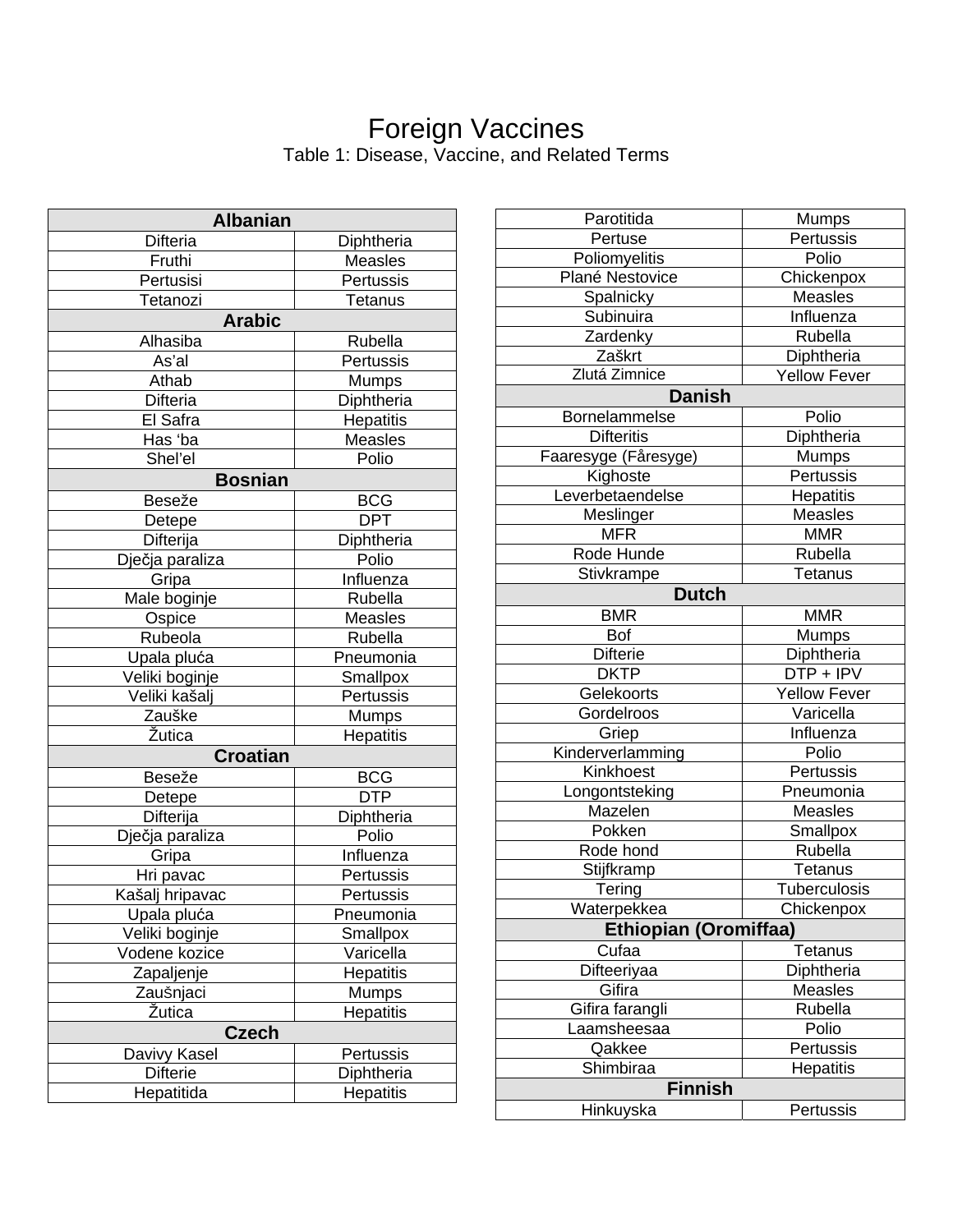| Jaykkakouristus                      | Tetanus             |  |
|--------------------------------------|---------------------|--|
| Kurkkumata                           | Diphtheria          |  |
| Lapsihalvaus                         | Polio               |  |
| Sikotauti                            | Mumps               |  |
| Tuhkarokko                           | Measles             |  |
| Vihurirokko                          | Rubella             |  |
| <b>French</b>                        |                     |  |
| Coqueluche                           | Pertussis           |  |
| Diphtérie                            | Diphtheria          |  |
| DTC, DT Coq                          | <b>DTP</b>          |  |
| <b>DTCP</b>                          | DTP +Polio          |  |
| Fievre jaune                         | Yellow Fever        |  |
| Grippe                               | Influenza           |  |
| l'Haemophilus b                      | Hib                 |  |
| Oreillons                            | Mumps               |  |
| Poliomyélite                         | Polio               |  |
| <b>ROR</b>                           | <b>MMR</b>          |  |
| Rougeole                             | <b>Measles</b>      |  |
| Rubéole                              | Rubella             |  |
| Tétanos                              | Tetanus             |  |
| <b>Tuberculose</b>                   | <b>Tuberculosis</b> |  |
| Variole                              | Smallpox            |  |
| German                               |                     |  |
| Diphtherie                           | Diphtheria          |  |
|                                      | Tick-borne          |  |
| <b>FSME</b>                          | encephalitis        |  |
| Gelbfieber                           | Yellow Fever        |  |
| Grippe                               | Influenza           |  |
| Keuchhusten                          | Pertussis           |  |
| Kinderlähmung                        | Polio               |  |
| Masern                               | <b>Measles</b>      |  |
| Pocken                               | Smallpox            |  |
| Röteln                               | Rubella             |  |
| Starrkramph                          | Tetanus             |  |
| Tuberkulose                          | Tuberculosis        |  |
| Wundstarrkrampf                      | Tetanus             |  |
| Zei Genpeter                         | Mumps               |  |
| <b>Greek</b>                         |                     |  |
| Δινθγρίτιδα, Τέτανος και Κοκκύτης    | <b>DTP</b>          |  |
| Ο Αιμόνιλος της γρίππης τύπου        | Hib                 |  |
| в<br>Μηνιγγοκοκκική Ασθένγα ομάδας C | Meningococcal C     |  |
| Ιλαρά - Μαγουλάδγς - Ερυθρά          | <b>MMR</b>          |  |
| Πολιομυγλίτιδα                       | Polio               |  |
| Τέτανος και Δινθγρίτιδα              | Td                  |  |
| <b>Haitian Creole</b>                |                     |  |
| Difteri                              | Diphtheria          |  |
| Epatit                               | Hepatitis           |  |
| Flou                                 | <b>Influenza</b>    |  |
| Koklich                              | Pertussis           |  |
| Lawoujßl, Laroujßl                   | Measles             |  |
|                                      |                     |  |

| Malmouton                   | Mumps               |  |
|-----------------------------|---------------------|--|
| Polyo                       | Polio               |  |
| $Ribey\beta$                | Rubella             |  |
| Saranpyon                   | Varicella           |  |
| Tetanβs                     | Tetanus             |  |
| <b>Hmong</b>                |                     |  |
| Hawb pob                    | Pertussis           |  |
| Kabmob siab hom B           | <b>Hepatitis B</b>  |  |
| Kub cer                     | Diphtheria          |  |
| Qhua Maj                    | Rubella             |  |
| Qhua Pias                   | <b>Measles</b>      |  |
| Qog                         | Mumps               |  |
| Tuag tes tuag taw           | Polio               |  |
| Ua npuag                    | Tetanus             |  |
| <b>Indonesian</b>           |                     |  |
| Batuk rejan                 | Pertussis           |  |
| <b>Beguk</b>                | <b>Mumps</b>        |  |
| <b>Biring Peluh</b>         | Rubella             |  |
| Campak                      | Measles             |  |
| Difteri                     | Diphtheria          |  |
| Penyakit lumpuh             | Polio               |  |
| Radang hati                 | Hepatitis           |  |
| <b>Italian</b>              |                     |  |
| Antipolio inattivato        | <b>IPV</b>          |  |
| <b>Difterite</b>            | Diphtheria          |  |
| Emofilo b                   | Hib                 |  |
| Epatite                     | Hepatitis           |  |
| <b>Febbre Giallo</b>        | <b>Yellow Fever</b> |  |
| Morbillo                    | Measles             |  |
| MPR (morbillo, parotite,    |                     |  |
| rosolia)                    | <b>MMR</b>          |  |
| Parotite                    | <b>Mumps</b>        |  |
| Pertosse                    | Pertussis           |  |
| Poliomielite                | Polio               |  |
| Polmonite                   | Pneumonia           |  |
| Rosolia                     | Rubella             |  |
| Tetano                      | Tetanus             |  |
| Tosse Asinina               | Pertussis           |  |
| Tubercolosi                 | <b>Tuberculosis</b> |  |
| Vaioloso                    | Smallpox            |  |
| Japanese                    |                     |  |
| A 型肝炎<br><b>Hepatitis A</b> |                     |  |
| B 型肝炎                       | <b>Hepatitis B</b>  |  |
| Fushin (風疹)                 | Rubella             |  |
|                             |                     |  |
| Hashika (麻疹 or はしか)         | Measles             |  |
| Hashofu (破傷風)               | <b>Tetanus</b>      |  |
| Hyakaseki (百日咳)             | Pertussis           |  |
| Jifuteria (ジフテリア)           | Diphtheria          |  |
| Otafukukuaze (流行性耳下腺炎       | Mumps               |  |
| or おたふくかぜ)                  |                     |  |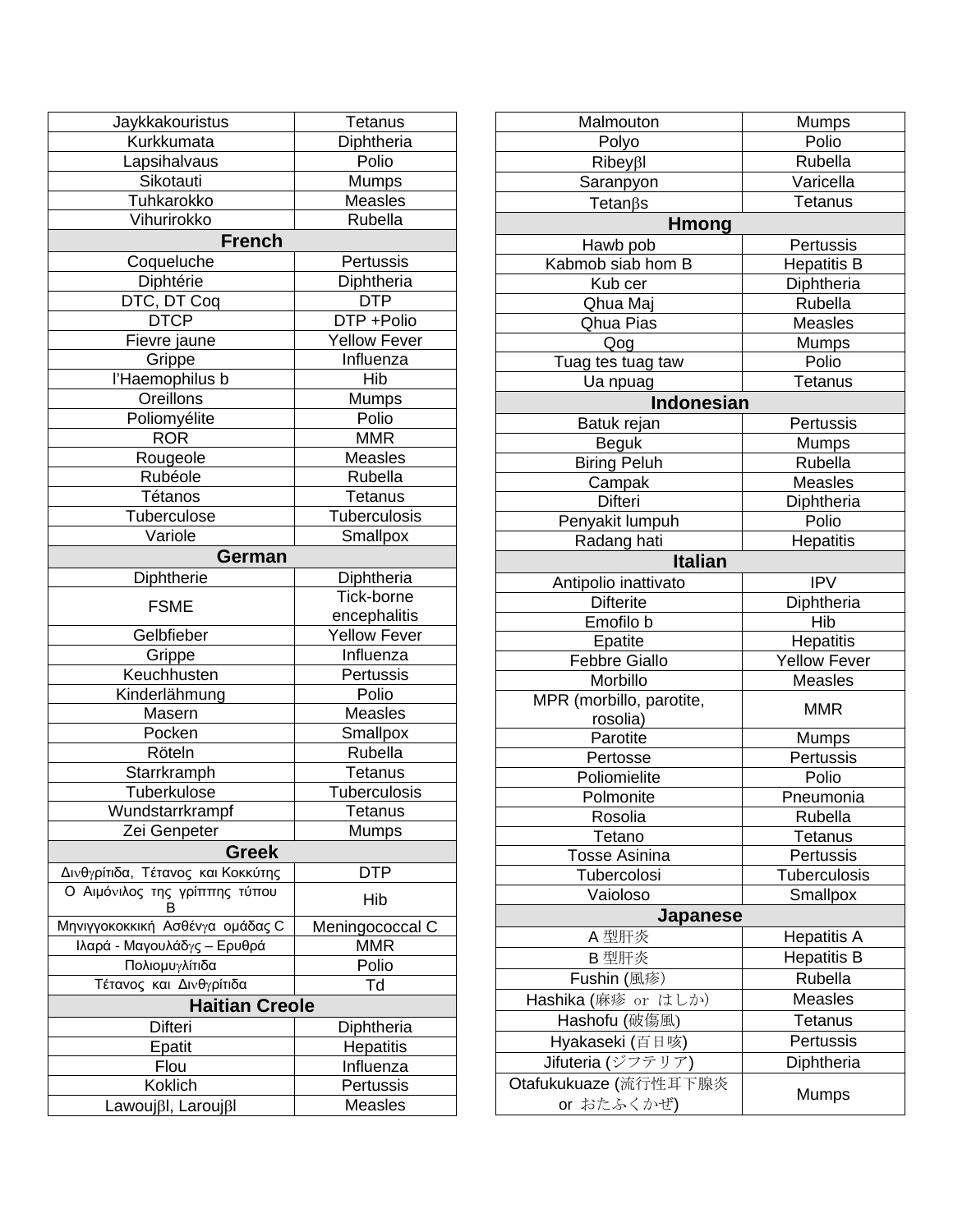| Sh naimahi (ポリオ)                 | Polio                     |  |
|----------------------------------|---------------------------|--|
| 三種混合                             | <b>DTaP</b>               |  |
| 水痘 or みずぼうそう                     | Varicella                 |  |
| 肺炎球菌                             | Pneumococcal              |  |
| インフルエンザ菌                         | Hib                       |  |
|                                  | Japanese                  |  |
| 日本脳炎                             | Encephalitis              |  |
| インフルエンザ                          | Influenza                 |  |
| ツベルクリン                           | <b>PPD</b>                |  |
| 追加接種                             | <b>Booster</b>            |  |
| <b>Malay</b>                     |                           |  |
| Batok rejan                      | Pertussis                 |  |
| Penyaakit bengok                 | Mumps                     |  |
| Sakit champak                    | <b>Measles</b>            |  |
| Sakit rengkong                   | Diphtheria                |  |
| Norwegian                        |                           |  |
| Difteri                          | Diphtheria                |  |
| Kikhoste                         | Pertussis                 |  |
| Kopper                           | Smallpox                  |  |
| Kusma                            | <b>Mumps</b>              |  |
| Leverbetennelse                  | Hepatitis                 |  |
| Meslinger                        | Measles                   |  |
| Poliomyelitt                     | Polio                     |  |
| R <sub>p</sub> de hunder         | Rubella                   |  |
| Stivkrampe                       | Tetanus                   |  |
| Vannkopper                       | Varicella                 |  |
| <b>Polish</b>                    |                           |  |
| Błonicy, Błonica, Błonnica       | Diphtheria                |  |
| Dyfteria                         | Diphtheria                |  |
| Gruzlica                         | Tuberculosis              |  |
| Grypa                            | Influenza                 |  |
| Koklusz                          | Pertussis                 |  |
| Krztuscowi, Krztusiec            | Pertussis                 |  |
| Odra                             | Measles                   |  |
| Ospa                             | Smallpox                  |  |
| Ospa Wietrzna                    | Chickenpox                |  |
| Paraliz dzieciecy                | Polio                     |  |
| Pojar German                     | Rubella                   |  |
| Pojarul, Pojarului               | Measles                   |  |
| Przypominajace                   | <b>Booster</b><br>Rubella |  |
| Rozyczka<br>Swinka               |                           |  |
| Tezec, Tęžcowi                   | Mumps<br>Tetanus          |  |
| Zapalenie pluc                   | Pneumonia                 |  |
| Zapalenie watroby                | <b>Hepatitis</b>          |  |
| Zólta Goraczka                   | <b>Yellow Fever</b>       |  |
| <b>Portugese</b>                 |                           |  |
|                                  |                           |  |
| Cachumba (papeira)<br>Coqueluche | Mumps<br>Pertussis        |  |
| Difteria                         | Diphtheria                |  |
|                                  |                           |  |

| Febre Amarela                   | <b>Yellow Fever</b>    |
|---------------------------------|------------------------|
| Gripe                           | Influenza              |
| Hepatite                        | Hepatitis              |
| Paralisia infantil              | Polio                  |
| Parotidite epidémica            | Mumps                  |
| Poliomielite                    | Polio                  |
| Rúbéola                         | Rubella                |
| Sarampo                         | <b>Measles</b>         |
| Tetânica, Tétano                | Tetanus                |
| <b>Triplice</b>                 | <b>DTP</b>             |
| <b>VAHB</b>                     | Hepatitis B Vaccine    |
| VAP                             | Polio Vaccine          |
| Varicela                        | Chickenpox             |
| VAS                             | Measles Vaccine        |
| VASPR                           | <b>MMR</b>             |
| VAT                             | <b>Tetanus Vaccine</b> |
| Romanian                        |                        |
| <b>AR</b>                       | <b>Measles</b>         |
| Difteria (Difteriei)            | Diphtheria             |
| Di Te                           | DT                     |
| Di-Te-Per                       | <b>DTP</b>             |
| Febra Galbena                   | <b>Yellow Fever</b>    |
| Gripa                           | Influenza              |
| Hepatita                        | Hepatitis              |
| Holera                          | Cholera                |
| Oreion, Oreionului              | <b>Mumps</b>           |
| Pneumoniei                      | Pneumonia              |
| Poliomielitic                   | Polio                  |
| Rubeolei, Rubeola               | Rubella                |
| Rujeola, Rujeolei               | <b>Measles</b>         |
| Tetanos, Tetanosul, Tetanosului | <b>Tetanus</b>         |
| Tuse convulsiva,                |                        |
| Tusei convulsive                | Pertussis              |
| Varicelă, Varicelei             | Varicella              |
| Variola, Variolei               | Smallpox               |
| <b>Russian</b>                  |                        |
|                                 |                        |
| Бцр                             | <b>BCG</b>             |
| АКДС                            | <b>DTP</b>             |
| Ди <u>фтерит, Дифтерия</u>      | Diphtheria             |
| Гемоифлюс инфлюзнцы типа<br>Б   | Hib                    |
| Гепатит                         | Hepatitis              |
| Грипп                           | Influenza              |
| Корь                            | <b>Measles</b>         |
| Свинка, Паротит                 | <b>Mumps</b>           |
| Ко⊡люш                          | Pertussis              |
| Воспале лёгких Пневмония        | Pneumonia              |
| Полиомиелит                     | Polio                  |
| Краснуха                        | Rubella                |
| Оспа                            | Smallpox               |
| Столбняк, Столбняка             | Tetanus                |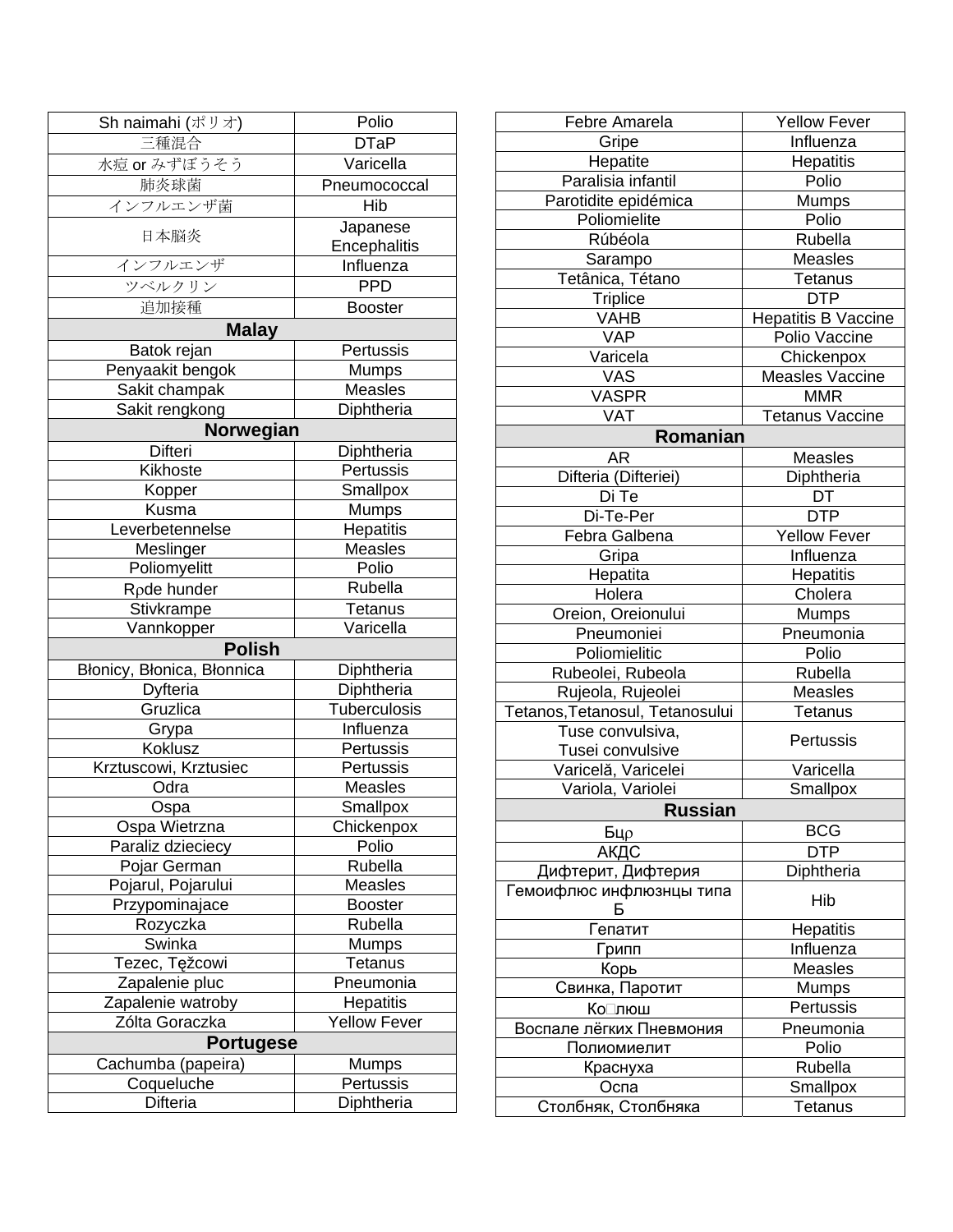| Туберкулез          | <b>Tuberculosis</b> |  |
|---------------------|---------------------|--|
| Ветрянка            | Varicella           |  |
| Манту               | Mantoux (TB Test)   |  |
| Вакцина             | Vaccine             |  |
| Вакцинация          | <b>Series</b>       |  |
| Ревакцинация        | <b>Booster</b>      |  |
| <b>Samoan</b>       |                     |  |
| Mami                | Mumps               |  |
| Misela              | <b>Measles</b>      |  |
| Rupela              | Rubella             |  |
| <b>Serbian</b>      |                     |  |
| Beseže              | <b>BCG</b>          |  |
| Detepe              | <b>DTP</b>          |  |
| Difterija           | Diphtheria          |  |
| Dječja paraliza     | Polio               |  |
| Gripa               | Influenza           |  |
| Hri pavac           | Pertussis           |  |
| Male boginje        | Rubella             |  |
| Pljuskavice, Kozice | Varicella           |  |
| Upala pluća         | Pneumonia           |  |
| Veliki boginje      | Smallpox            |  |
| Veliki kašalj       | Pertussis           |  |
|                     |                     |  |
| Zapaljenje          | Hepatitis           |  |
| Zaušnjaci           | <b>Mumps</b>        |  |
| Žutica              | <b>Hepatitis</b>    |  |
| <b>Slovak</b>       |                     |  |
| Chripka             | Influenza           |  |
| Cierny kasel        | Pertussis           |  |
| Diftéria            | Diphtheria          |  |
| <b>DiTePe</b>       | <b>DTP</b>          |  |
| Hepatitida          | Hepatitis           |  |
| <b>Krzamak</b>      | <b>Measles</b>      |  |
| Osypky              | <b>Measles</b>      |  |
| <b>Parotitis</b>    | Mumps               |  |
| Polyomyelitida      | Polio               |  |
| Priusnica           | Mumps               |  |
| Ruzienka            | Rubella             |  |
| Zápal,plüc          | Pneumonia           |  |
| Záskrt              | Diphtheria          |  |
| <b>Spanish</b>      |                     |  |
| Cólera              | Cholera             |  |
| Coqueluche          | Pertussis           |  |
| Difteria            | Diphtheria          |  |
| Doble Antigen       | Td (Mexico)         |  |
| Doble Viral         | Measles-Rubella     |  |
|                     | (Mexico)            |  |
| Duple               | DT (Cuba)           |  |
| Gripe               | Influenza           |  |
| Hemófilo tipo b     | Hib                 |  |
| Numonía             | Pneumonia           |  |

| Paperas, Parotiditis       | <b>Mumps</b>        |
|----------------------------|---------------------|
| Poliomielitis              | Polio               |
| Pulmonía                   | Pneumonia           |
| Rubéola                    | Rubella             |
| Sarampión, Sarampión Comun | <b>Measles</b>      |
| Sarampión Aleman           | Rubella             |
| <b>SPR</b>                 | <b>MMR</b>          |
| Tetánica, Tétano           | Tetanus             |
| <b>Tos Ferina</b>          | Pertussis           |
| Varicela                   | Varicella           |
| Viruela                    | Smallpox            |
| <b>Somali</b>              |                     |
| Bus-buska                  | Varicella           |
| Cagaarshowga               | Hepatitis           |
| Cuno xanuun                | Diphtheria          |
| Dabayl                     | Polio               |
| Duf                        | Polio               |
| Furuq                      | Smallpox            |
| Gowracato                  | Diphtheria          |
| Gurra dhaabsis             | Mumps               |
| Hablobaas                  | Varicella           |
| Haemophilus nooca b        | Hib                 |
| Infilowense                | Influenza           |
| Jadeeco                    | Measles             |
| Jadeeco been,              | Rubella             |
| Jadeeco jarmalka           |                     |
| Joonis                     | Hepatitis           |
| <b>Kix</b>                 | Pertussis           |
| Qaamow-Qashiir             | <b>Mumps</b>        |
| Qaaxo-Tiibi                | Tuberculosis        |
| Qanja Barar                | Mumps               |
| Sambabaha                  | Pneumonia           |
| Tallaakla Qaaxada          | <b>BCG</b>          |
| Taytano                    | Tetanus             |
| Wareento                   | Pneumonia           |
| Xiigdheer                  | Pertussis           |
| <b>Swedish</b>             |                     |
| Difteri                    | Diphtheria          |
| <b>Duplex</b>              | DT                  |
| <b>Gula Febern</b>         | <b>Yellow Fever</b> |
| Kikhosta                   | Pertussis           |
| Kolera                     | Cholera             |
| Mässling, Masslingormerly  | <b>Measles</b>      |
| Păssjura                   | <b>Mumps</b>        |
| Polio                      | Polio               |
| Rőda Hund                  | Rubella             |
| Smittkoppor                | Smallpox            |
| Stelkramp                  | <b>Tetanus</b>      |
| Trippel                    | <b>DTP</b>          |
| <b>Tagalog</b>             |                     |
| <b>Beke</b>                | Mumps               |
|                            |                     |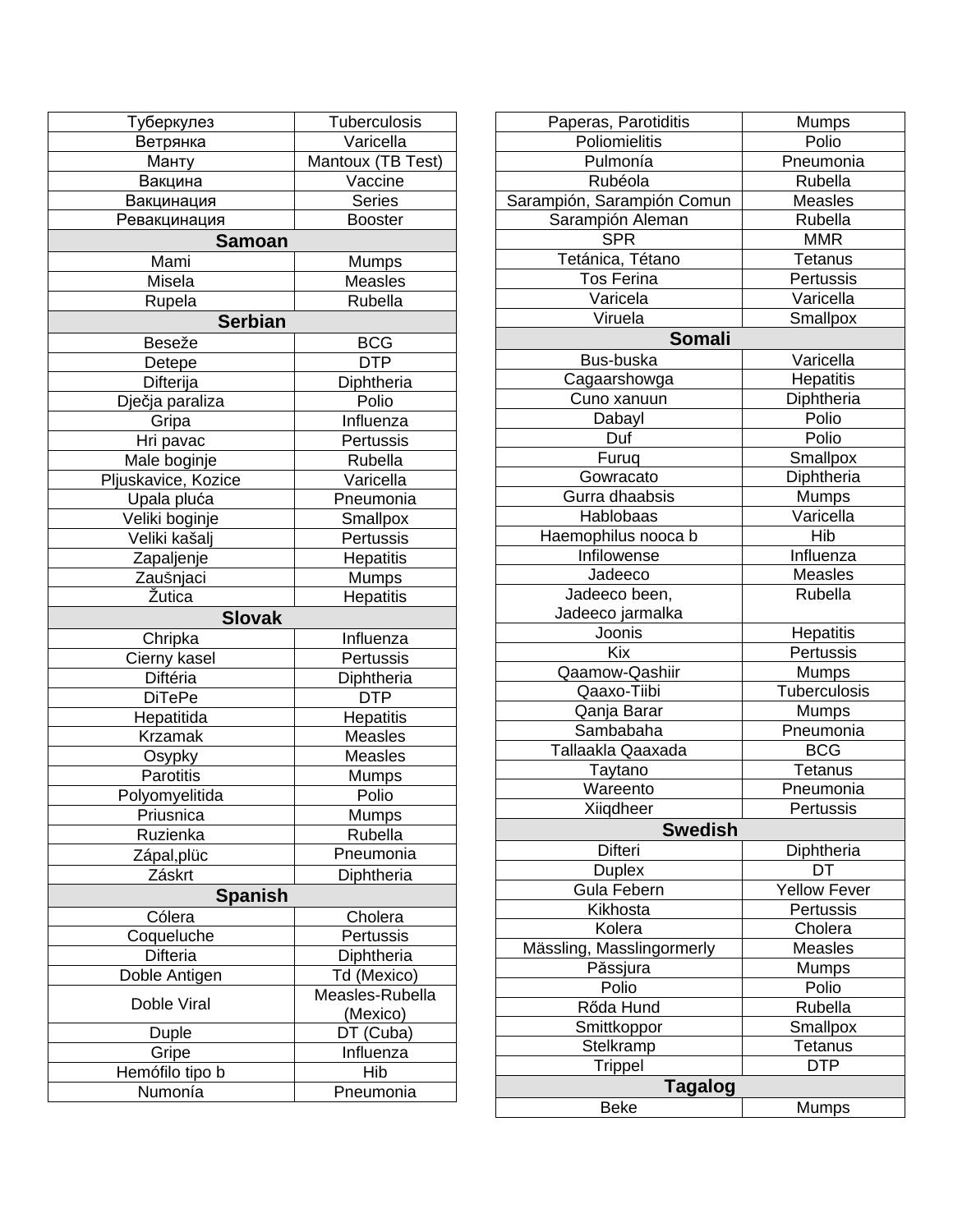| Dipterya                    | Diphtheria                 |  |
|-----------------------------|----------------------------|--|
| Pertusis                    | Pertussis                  |  |
| Polyo                       | Polio                      |  |
| Tetano                      | Tetanus                    |  |
| Tigdas                      | <b>Measles</b>             |  |
| Turkish                     |                            |  |
| Bo⊟maca                     | Pertussis                  |  |
| Çocuk Felci                 | Polio                      |  |
| <b>DBT</b>                  | <b>DPT</b>                 |  |
| <b>Difteri</b>              | Diphtheria                 |  |
| Erken Yaz-Beyin Iltihabı'na | Tick-borne<br>encephalitis |  |
| Grip                        | Influenza                  |  |
| <b>KKK</b>                  | <b>MMR</b>                 |  |
| Kabakulak                   | Mumps                      |  |
| Kızamık                     | Measles                    |  |
| Kımamıkçık                  | Rubella                    |  |
| Meningekoklar               | Meningococcal              |  |
| Kuduz                       | Rabies                     |  |
| Pnömokoklar                 | Pneumococcal               |  |
| Su Çiçe⊡i                   | Varicella                  |  |
| <b>Tetanos</b>              | Tetanus                    |  |
| <b>Ukranian</b>             |                            |  |
| Kip                         | <b>Measles</b>             |  |
| Поліо                       | Polio                      |  |
| Стов⊄няк                    | <b>Tetanus</b>             |  |
| <b>Vietnamese</b>           |                            |  |
| Bach Hâu                    | Diphtheria                 |  |
| <b>Bai liet</b>             | Polio                      |  |
| Ban Đo                      | Rubella                    |  |
| Dai                         | Rabies                     |  |
| Ho GB                       | Pertussis                  |  |
| Quai Bi                     | <b>Mumps</b>               |  |
| SBi Uon Ván                 | Tetanus                    |  |
| So'i                        | <b>Measles</b>             |  |
| Sot TA LiAt                 | Polio                      |  |
| Thuong hBn                  | Typhoid                    |  |
| Uon ván                     | Tetanus                    |  |
| ViAm gan siAu vi B (VGSV B) | <b>Hepatitis B</b>         |  |
| <b>VNNB</b>                 | Japanese<br>encephalitis   |  |

April 2009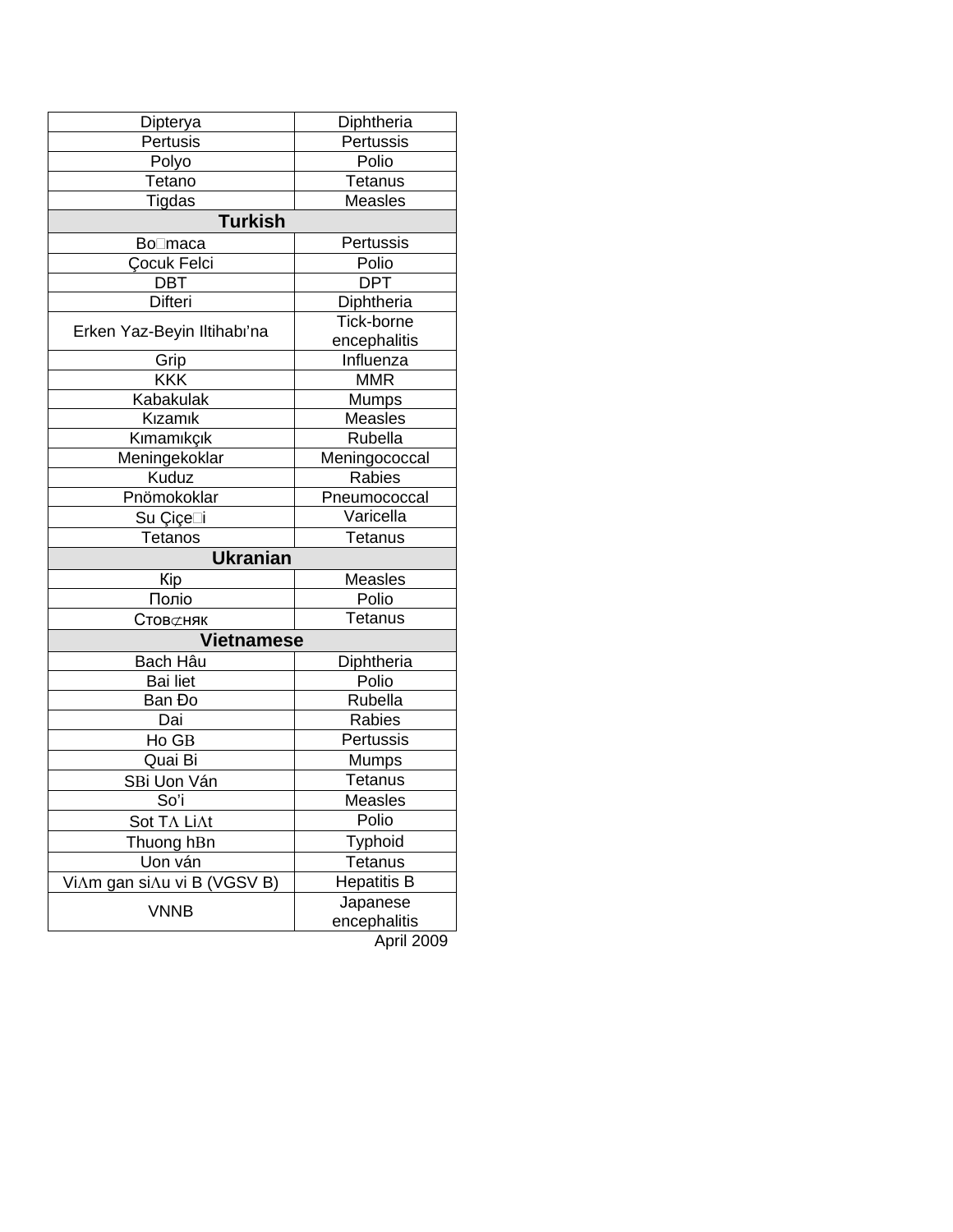## Foreign Language Terms

Table 2: Product Names

| <b>Trade Name</b>   | Antigen(s)                                                 | <b>Manufacturer, Country</b>               |
|---------------------|------------------------------------------------------------|--------------------------------------------|
| 6 in 1              | Diphtheria, tetanus, pertussis, polio,<br>Hib, hepatitis B | GSK, Ireland                               |
| A.D.T.              | Diphtheria, tetanus (adsorbed)                             | Commonwealth, Australia                    |
| A.K.D.S.            | Diphtheria, tetanus, pertussis                             | <b>UK</b>                                  |
| ACVax               | Meningococcal (polysaccharide A & C)                       | GSK, UK                                    |
| <b>ACWYVax</b>      | Meningococcal (polysaccharide A, C, Y,<br>W135)            | GSK, UK                                    |
| Acelluvax           | Pertussis (acellular)                                      | Chiron, Italy                              |
| <b>ACTAcel</b>      | Diphtheria, tetanus, pertussis, Hib                        | Sanofi Pasteur, Argentina                  |
| Adifteper           | Diphtheria, tetanus, pertussis                             | Ism, Italy                                 |
| Adinvira A+B        | Influenza (whole virus)                                    | Imuna                                      |
| Adiugrip            | Influenza                                                  | Sanofi Pasteur                             |
| Admun               | Influenza (whole virus)                                    | Duncan                                     |
| Admune GP           | Influenza (whole virus)                                    | Duncan                                     |
| Agrippal            | Influenza                                                  | Novartis                                   |
| AH                  | <b>Hepatitis B</b>                                         | (Romania)                                  |
| Aimmugen            | Hepatitis A (inactivated)                                  | Chemo-Sero-Therapeutic<br>Resh Inst. Japan |
| Aldiana             | Diphtheria (adsorbed)                                      | Sevac, Czech Republic                      |
| Alditeana           | Diphtheria, tetanus (adsorbed)                             | Sevac, Czech Republic                      |
| Alditerpera         | Diphtheria, tetanus (adsorbed),<br>pertussis               | Sevac, Czech Republic                      |
| Almevax             | Rubella                                                    | Evans                                      |
| Alorbat             | Influenza (whole virus)                                    | Asta Pharma                                |
| Alteana Sevac       | Tetanus                                                    | Institute of Sera and Vaccines             |
| AM-BC               | Meningococcal B & C                                        | Cuba                                       |
| Amaril              | <b>Yellow Fever</b>                                        | Sanofi Pasteur, France                     |
| <b>AmBirix</b>      | Hepatitis A, Hepatitis B                                   | GSK, Europe                                |
| <b>AMC</b>          | Hib (polysaccharide)                                       | Cuba                                       |
| Anadifterall        | Diphtheria (adsorbed)                                      | Chiron, Italy                              |
| Anatetall           | Tetanus (adsorbed)                                         | Chiron, Italy                              |
| Anatoxal Di Te      | Diphtheria, tetanus                                        | Berna Biotech, Europe                      |
| Anatoxal Di Te per  | Diphtheria, tetanus, pertussis                             | Berna Biotech, Europe                      |
| AP                  | Polio                                                      | (Romania)                                  |
| AS                  | Measles                                                    | Cuba                                       |
| Arilvax             | Yellow fever                                               | MEDI, UK                                   |
| <b>ATPA</b>         | Tetanus toxoid                                             | (Romania)                                  |
| AVAC-1, AVA         | Anthrax                                                    | (for U.S. military use)                    |
| <b>AVAXIM</b>       | <b>Hepatitis A</b>                                         | Aventis Pasteur, France                    |
| <b>B-Hepavac II</b> | <b>Hepatitis B</b>                                         | Merck, Singapore                           |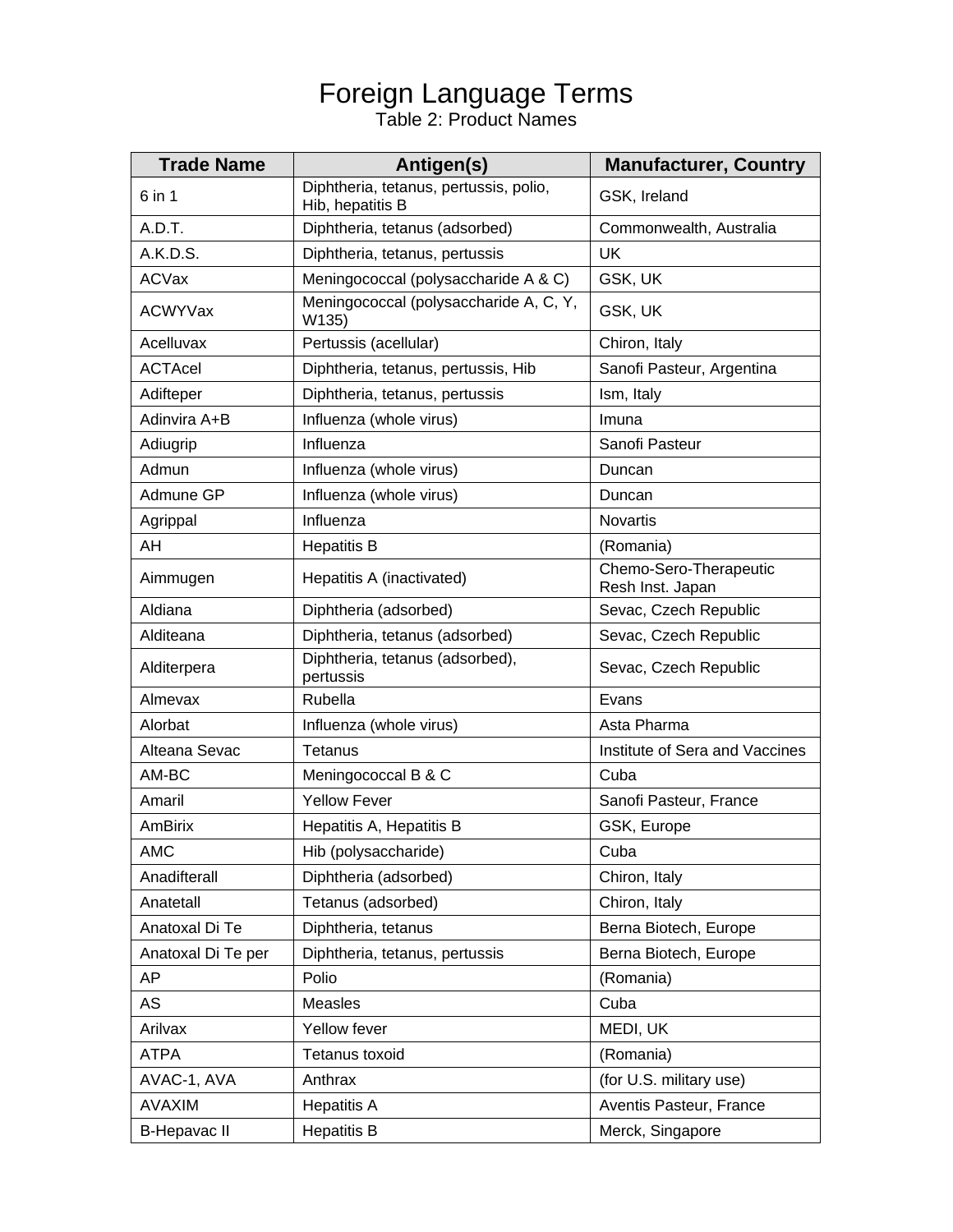| <b>Trade Name</b>          | Antigen(s)                                               | <b>Manufacturer, Country</b>                |
|----------------------------|----------------------------------------------------------|---------------------------------------------|
| Begrivac                   | Influenza (split virus)                                  | <b>Novartis</b>                             |
| Betagen                    | <b>Hepatitis B</b>                                       | Sanofi Pasteur                              |
| <b>Biaflu Zonale</b>       | Influenza (whole virus)                                  | Farmabiagini, Italy                         |
| <b>Biken-HB</b>            | <b>Hepatitis B</b>                                       | Biken, Japan                                |
| <b>Bilive</b>              | Hepatitis A/Hepatitis B (recombinant)                    | Sinovac, China                              |
| Bimmugen                   | Hepatitis B (recombinant, adsorbed,<br>yeast derived)    | Chemo-Sero-Therapeutic<br>Resh Inst., Japan |
| <b>Biviraten Berna</b>     | Measles, mumps (live)                                    | Berna Biotech, Switzerland                  |
| <b>Buccopol Berna</b>      | Polio (oral)                                             | Berna Biotech, Europe                       |
| <b>BVAC</b>                | Botulinum antitoxin                                      | (for U.S. military use)                     |
| B-Vaxin                    | <b>Hepatitis B</b>                                       | Laboratorios Pablo Cassara,<br>Argentina    |
| C.D.T.                     | Diphtheria, tetanus (pediatric, adsorbed)                | Commonwealth, Australia                     |
| <b>CEF</b>                 | Measles (Schwarz strain)                                 | Chiron, Italy                               |
| Cacar                      | Smallpox                                                 | Indonesia                                   |
| Campak Kerig               | <b>Measles</b>                                           | Pasteur Institute, Indonesia                |
| Celluvax                   | Pertussis (acellular)                                    | Chiron, Italy                               |
| Chiromas                   | Influenza (same as Fluad)                                | Novartis, Spain                             |
| Cinquerix                  | Diphtheria, tetanus, pertussis, Hib, polio               | GSK, Europe                                 |
| Cocquelucheau              | Pertussis (adsorbed)                                     | Sanoti Pasteur, France                      |
| Cuadruple                  | Diphtheria, tetanus, pertussis, Hib                      | Mexico                                      |
| D-Immun                    | Diphtheria                                               | Osterreichisches Institut,<br>Austria       |
| D.S.D.P.T.                 | Diphtheria, tetanus, pertussis<br>(adsorbed)             | Dong Shit Pharm, Korea                      |
| D.T. Bis Rudivax           | Diphtheria, tetanus, rubella                             | Sanofi Pasteur, France                      |
| Di Anatoxal                | Diphtheria                                               | Berna Biotech, Europe                       |
| Di Te Per Pol<br>Impfstoff | Diphtheria, tetanus, pertussis, polio                    | Berna Biotech, Switzerland                  |
| Di-Te-Pol SSI              | Diphtheria, tetanus, polio                               | <b>Statens Seruminstitut,</b><br>Denmark    |
| Dif-Tet-All                | Diphtheria, tetanus                                      | Chiron, Italy                               |
| Diftavax                   | Diphtheria, tetanus                                      | Sanofi Pasteur                              |
| <b>Ditanrix</b>            | Diphtheria, tetanus                                      | GSK, Europe                                 |
| DiTe Anatoxal              | Diphtheria, tetanus (adsorbed)                           | Berna Biotech, Switzerland                  |
| Ditoxim                    | Diphtheria, tetanus (adsorbed)                           | Dong Shin Pharm, Korea                      |
| Double Anigen B.I.         | Diphtheria, tetanus                                      | Bengal Immunity Co., India                  |
| DT Adulte                  | Diphtheria, tetanus (adult)                              | Sanofi Pasteur, France                      |
| DT Bis                     | Diphtheria, tetanus (booster)                            | Sanofi Pasteur, France                      |
| DT Coq                     | Diphtheria, tetanus, pertussis                           | Sanofi Pasteur, France                      |
| DT Polio                   | Diphtheria, tetanus, polio                               | Sanofi Pasteur, France                      |
| DT TAB                     | Diphtheria, tetanus Salmonella typhi,<br>Paratyphi A & B | Sanofi Pasteur, France                      |
| DT Vax                     | Diphtheria, tetanus (pediatric)                          | Sanofi Pasteur, France                      |
| DT Wellcovax               | Diphtheria, tetanus (pediatric)                          | Chiron, UK                                  |
| Dual Antigen Sii           | Diphtheria, tetanus (adsorbed)                           | Serum Institute of India (Sii)              |
| <b>Dultavax</b>            | Diphtheria, tetanus, polio                               | Aventis Pasteur, France                     |
| Dupla                      | Diphtheria, tetanus                                      | Instituto Butantan, Brazil                  |
| <b>Duplex</b>              | Diphtheria, tetanus                                      | Sweden                                      |
| Easyfive                   | DTwP-Hib-HepB                                            | India                                       |
| Ecolarix                   | Measles, rubella (Schwarz & RA 27/3)                     | GSK, Europe                                 |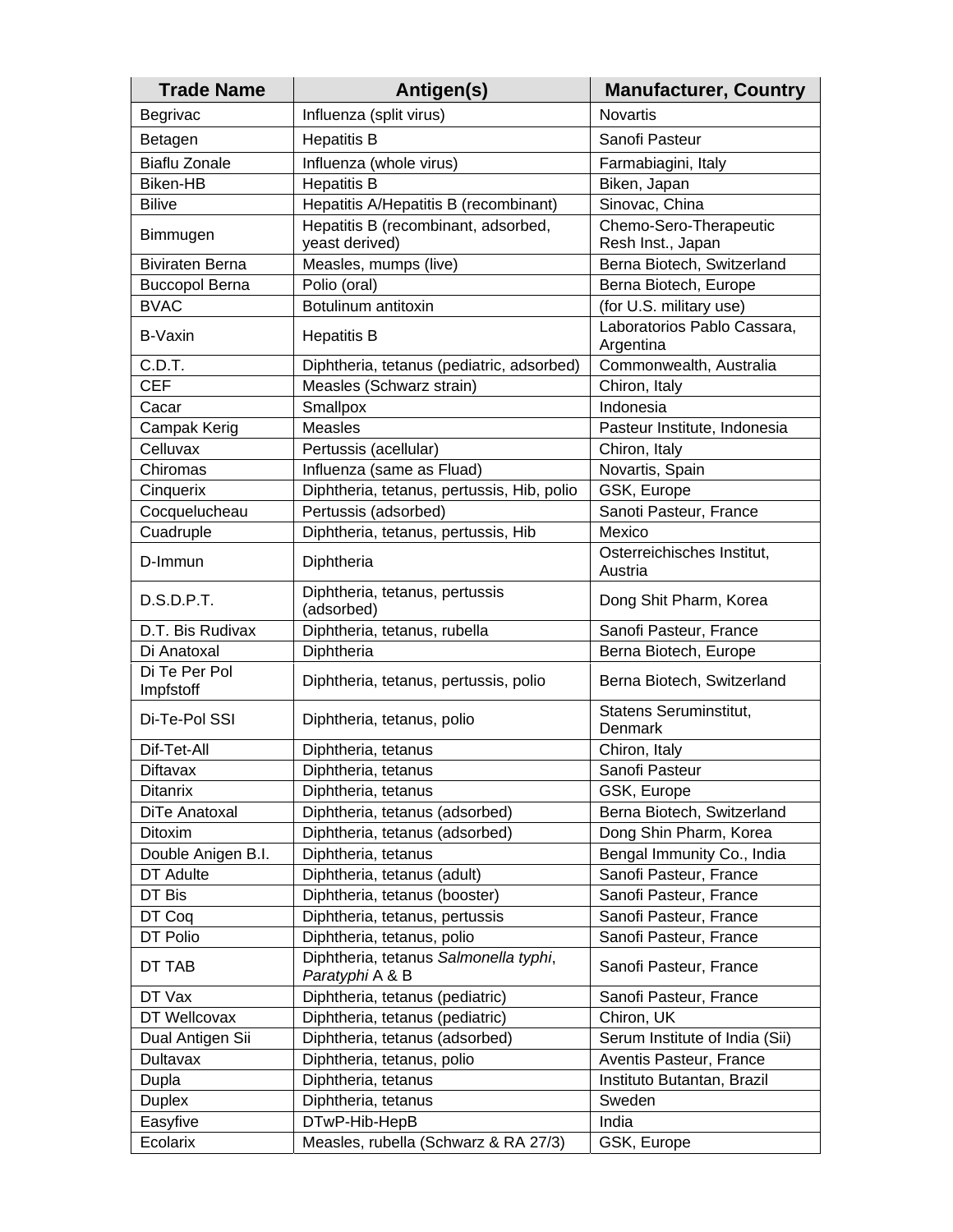| <b>Trade Name</b>                | Antigen(s)                                                              | <b>Manufacturer, Country</b>                           |
|----------------------------------|-------------------------------------------------------------------------|--------------------------------------------------------|
| Elvarix                          | Influenza (split virus)                                                 | VEB, Sachsesches<br>Serumwerk Dresden                  |
| Encepur                          | Tick-borne encephalitis                                                 | Chiron, Europe                                         |
| Enivac-HB                        | Hepatitis B (recombinant DNA)                                           | Centro de Ingenieria Genetica<br>Y Biotecnologia, Cuba |
| Enterovaccino                    | Typhoid (IM)                                                            | Isi                                                    |
| Enzira                           | Influenza                                                               | CSL                                                    |
| Eolarix                          | Measles, rubella (Schwartz & RA 27/3)                                   | GSK, Europe                                            |
| Epaxal Berna                     | Hepatitis A - virosomal vaccine                                         | Berna Biotech, Switzerland                             |
| Ervax<br>Ervevax RA 27/3         | Rubella (live)<br>Rubella (live)                                        | GSK, Mexico<br>GSK, Belgium                            |
| Esavalenti                       | (Hexavalent) Diphtheria, tetanus,<br>pertussis, polio, Hib, hepatitis B | Italy                                                  |
| Euvax-B                          | Hepatitis B (recombinant DNA)                                           | LG Chemical, South Korea                               |
| Fendrix                          | Hepatitis B (dialysis formulation)                                      | GSK, Europe                                            |
| Fluad                            | Influenza (adults $\geq 65$ )                                           | Novartis, Europe, Asia, NZ                             |
| Flubron                          | Influenza (whole virus)                                                 | Pfizer                                                 |
| Flugen                           | Influenza                                                               | UK                                                     |
| Fluvax                           | Influenza                                                               | CSL, Australia                                         |
| <b>Fluvirine</b>                 | Influenza                                                               | CellTech Pharma SA                                     |
| FOH-M                            | Polio (inactivated)                                                     | Russia                                                 |
| FrocuoOke                        | Polio (inactivated)                                                     | Russia                                                 |
| <b>FSME-IMMUNE</b>               | Tick-borne encephalitis                                                 | Baxter, Austria                                        |
| <b>FSPD</b>                      | <b>Measles</b>                                                          | Russia                                                 |
| Funed-CEME                       | Diphtheria, tetanus, pertussis                                          | Belo Horizonte, Brazil                                 |
| Gen H-B-Vax                      | <b>Hepatitis B</b>                                                      | Merck-Behringwerke                                     |
| GenHevac B<br>Pasteur            | <b>Hepatitis B</b>                                                      | Sanofi Pasteur                                         |
| Gene Vac-B                       | <b>Hepatitis B</b>                                                      | Serum Institute of India (Sii)                         |
| Gripax                           | Influenza (whole virus)                                                 | <b>Hebrew University</b>                               |
| Gripe                            | Influenza (whole virus)                                                 | Spain                                                  |
| Gripguard                        | Influenza (same as Fluad)                                               | Novartis, France                                       |
| Gripovax                         | Influenza (whole virus)                                                 | <b>GSK</b>                                             |
| Gunevax                          | Rubella                                                                 | Chiron, Italy                                          |
| H-Adiftal                        | Diphtheria                                                              | Ism, Italy                                             |
| H-Adiftetal                      | Diphtheria, tetanus                                                     | Ism, Italy                                             |
| H-Atetal                         | Tetanus                                                                 | Ism, Italy                                             |
| HarPaBreHnr B<br><b>CtauOHAP</b> | Rubella                                                                 | Russia                                                 |
| <b>HAVPur</b>                    | <b>Hepatitis A</b>                                                      | Chiron, Germany                                        |
| HB Vax Pro                       | <b>Hepatitis B</b>                                                      | <b>SP</b>                                              |
| <b>HBY</b>                       | Hepatitis B (recombinant)                                               | KGC, Japan                                             |
| <b>HDCV</b>                      | Human Diploid Cell Rabies Vaccine                                       |                                                        |
| Heberbiovac HB                   | <b>Hepatitis B</b>                                                      | Heberbiotec, Cuba                                      |
| Hepabest                         | <b>Hepatitis A</b>                                                      | Sanofi Pasteur, Mexico                                 |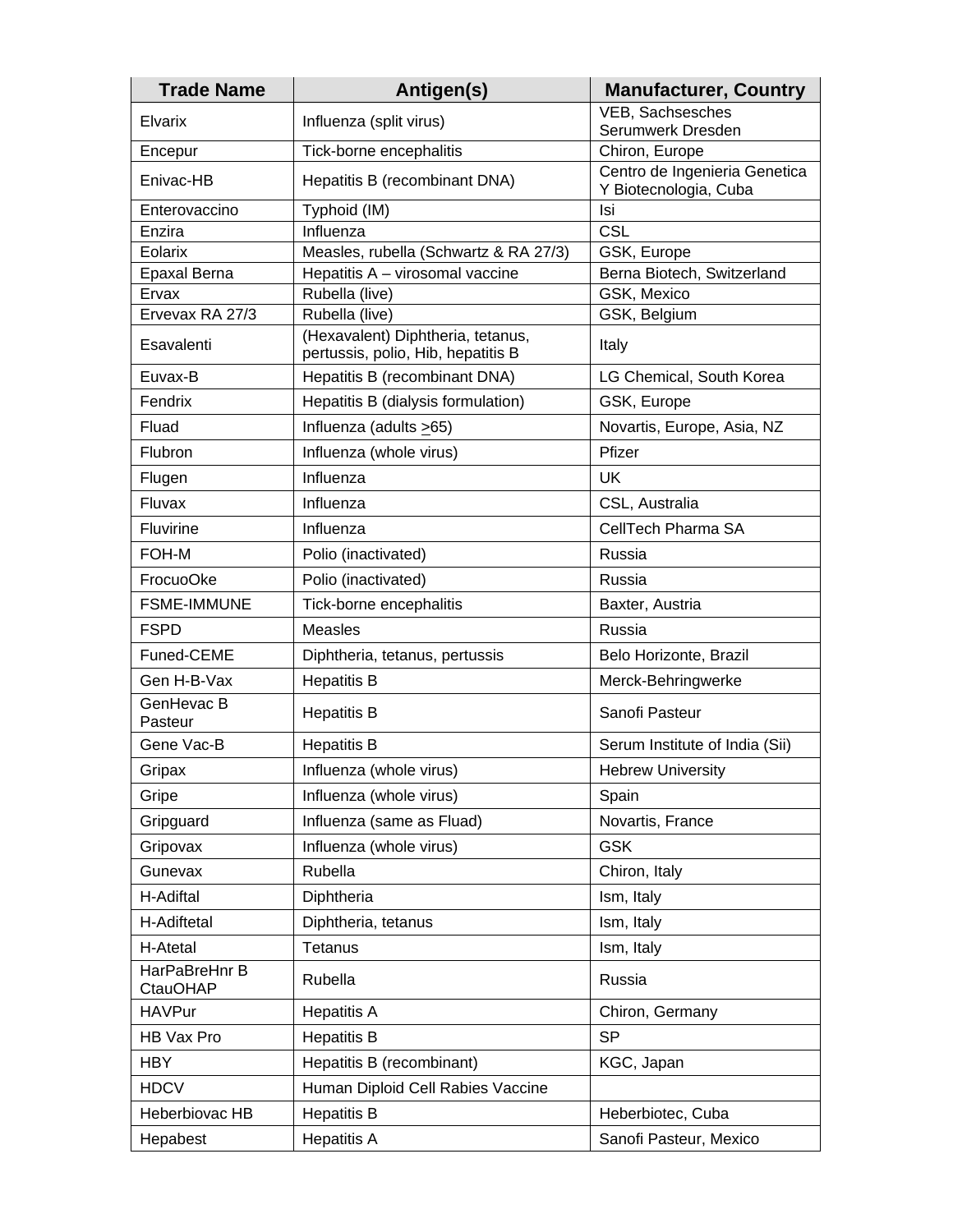| <b>Trade Name</b>         | Antigen(s)                                                 | <b>Manufacturer, Country</b>                 |
|---------------------------|------------------------------------------------------------|----------------------------------------------|
| Hepacare                  | Hepatitis B (recombinant)                                  | Chiron, Europe                               |
| Hepaccine-B               | Hepatitis B (plasma derived)                               | Chiel Jedang, South Korea                    |
| Hepagene                  | <b>Hepatitis B</b>                                         | Chiron, Europe                               |
| Hepativax                 | <b>Hepatitis B</b>                                         | Sanofi Pasteur, Mexico                       |
| Hepatyrix                 | Hepatitis A, typhoid                                       | <b>GSK</b>                                   |
|                           |                                                            |                                              |
| Hepavax-B                 | Hepatitis B (plasma derived)                               | Korea Green Cross, South<br>Korea            |
| Hepavax-Gene              | Hepatitis B (recombinant DNA)                              | Korea Green Cross, South<br>Korea            |
| Hepcare                   | <b>Hepatitis B</b>                                         | Chiron, Europe                               |
| Heprecomb                 | Hepatitis B (yeast derived)                                | Berna Biotech, Switzerland                   |
| Hevac B                   | Hepatitis B (plasma derived)                               | Sanofi Pasteur, France                       |
| Hexavac (Hexavax)         | Diphtheria, tetanus, pertussis, polio,<br>hepatitis B, Hib | Sanofi Pasteur, Europe or<br>Mexico          |
| Hiberix                   | Hib conjugate                                              | <b>GSK</b>                                   |
| <b>HIBest</b>             | Hib                                                        | Sanofi Pasteur                               |
| Hinkuys karokoe           | Pertussis (adsorbed)                                       | Natl. Public Health Institute,<br>Finland    |
| <b>HIS</b>                | Influenza                                                  | Serbian Institute, Yugoslavia                |
| <b>IBV</b>                | Polio (inactivated)                                        | Statens Seruminstitut,<br>Denmark            |
| Immravax                  | Measles, mumps, rubella                                    | Sanofi Pasteur, Europe                       |
| Immugrip                  | Influenza                                                  | Pierre Fabre Médicament                      |
| Immunil                   | Pneumococcal (polysaccharide)                              | <b>Sidus</b>                                 |
| <b>Imovax Parotiditis</b> | Mumps                                                      | Sanofi Pasteur, Europe                       |
| Imovax Polio              | Polio                                                      | Sanofi Pasteur, Europe                       |
| Imovax Sarampion          | <b>Measles</b>                                             | Sanofi Pasteur, Europe                       |
| Imovas D.T.               | Diphtheria, tetanus (adult)                                | Sanofi Pasteur, Europe                       |
| Imovas Gripe              | Influenza                                                  | Sanofi Pasteur, Europe                       |
| Imovax D.P.T.             | Diphtheria, tetanus, pertussis                             | Sanofi Pasteur Mexico                        |
| Imovax R.O.R.             | Measles, rubella, mumps (live)                             | Sanofi Pasteur, Europe                       |
| Imovax Rubeola            | Measles                                                    | Sanofi Pasteur, Europe                       |
| <b>Imovax Mumps</b>       | Mumps                                                      | Sanofi Pasteur, Europe                       |
| <b>Imovax Oreillons</b>   | <b>Mumps</b>                                               | Sanofi Pasteur, Europe                       |
| Imovax Rage               | Rabies                                                     | Sanofi Pasteur, Europe                       |
| Imovax Tetano             | Tetanus                                                    | Sanofi Pasteur, Europe                       |
| <b>Infanrix Hexa</b>      | Diphtheria, tetanus, pertussis, polio,<br>Hib, hepatitis B | GSK, France                                  |
| <b>Infanrix Penta</b>     | Diphtheria, tetanus, pertussis, hepatitis<br>B, polio      | GSK, Europe                                  |
| Infanrix Quinta           | Diphtheria, tetanus, pertussis, polio, Hib                 | GSK, Europe                                  |
| <b>Infanrix Tetra</b>     | Diphtheria, tetanus, pertussis, polio                      | GSK, Europe                                  |
| Inflexal                  | Influenza                                                  | <b>Swiss Serum and Vaccine</b><br>Institute  |
| Influmix                  | Influenza (whole virus)                                    | Schiapparelli                                |
| Influpozzi Zonale         | Influenza (whole virus)                                    | <b>Ivp</b>                                   |
| <b>Influsplit SSW</b>     | Influenza (split virus)                                    | <b>VEB Sachsecsches</b><br>Serumwerk Dresden |
| Influvac                  | Influenza                                                  | Solvay-Pharma                                |
| Influvirus                | Influenza                                                  | Ism, Italy                                   |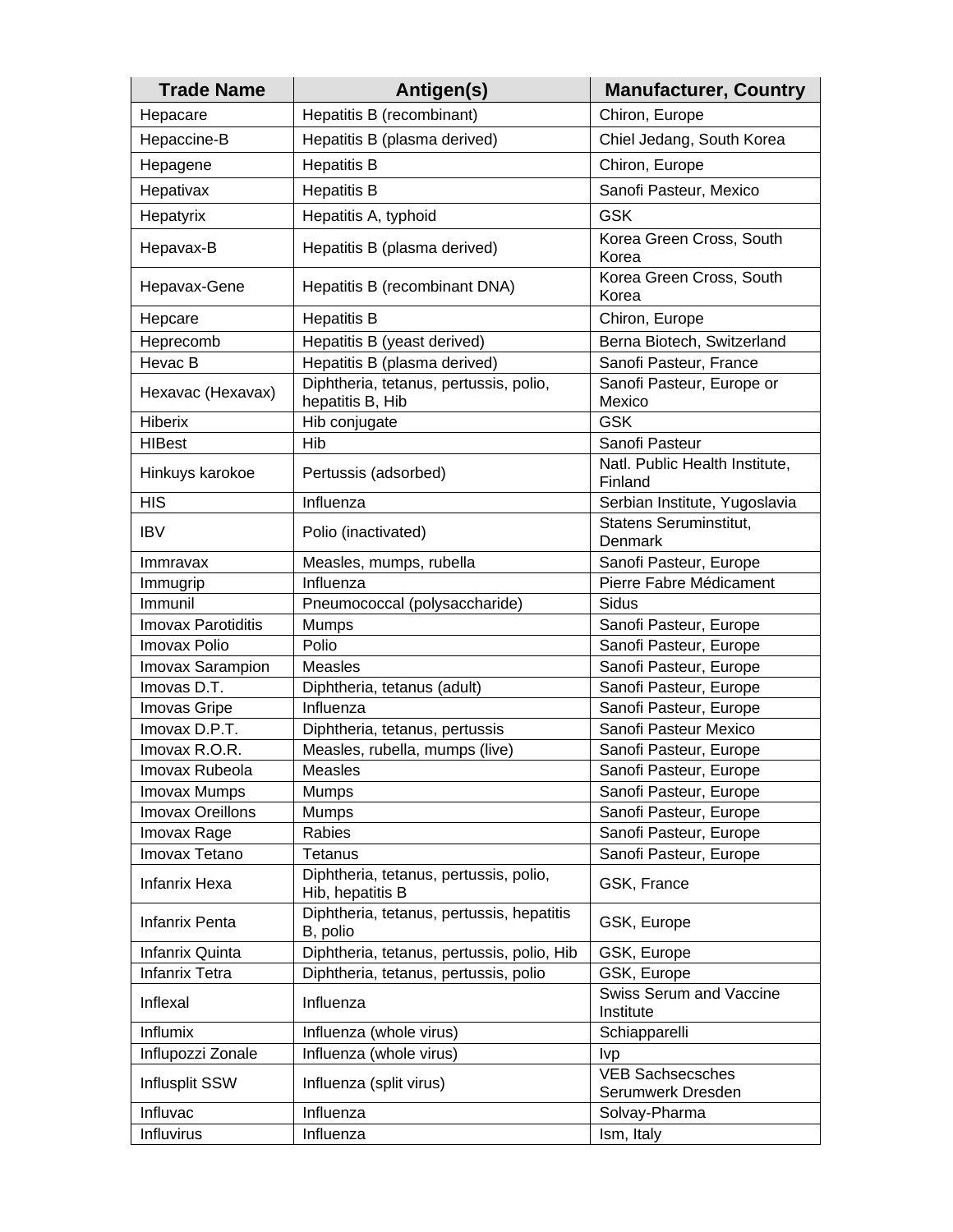| <b>Trade Name</b>             | Antigen(s)                                              | <b>Manufacturer, Country</b>                             |
|-------------------------------|---------------------------------------------------------|----------------------------------------------------------|
| Invirin                       | Influenza (whole virus)                                 | <b>GSK</b>                                               |
| Ipad TP                       | Tetanus, polio                                          | Sanofi Pasteur, France                                   |
| IPV-Virelon                   | Polio (inactivated)                                     | Chiron, Europe                                           |
| Isiflu Zonale                 | Influenza (whole virus)                                 | Isi, Italy                                               |
| Istivac                       | Influenza                                               | Sanofi Pasteur, Europe                                   |
| Kaksoisrokote<br>Dubbelvaccin | Diphtheria, tetanus (pediatric)                         | Natl. Public Health Institute,<br>Finland                |
| Kikhoste-Vaksine              | Pertussis                                               | <b>Statens Institutt for</b><br>Folkehelse, Norway       |
| Koplivac                      | Measles (Edmonston strain)                              | Philips-Duphar, Australia                                |
| Kotipa                        | Cholera, typhoid, paratyphoid                           | Perum Bio Farma, Indonesia                               |
| Krztuscowi                    | Pertussis                                               | Poland                                                   |
| Ksztu                         | Pertussis                                               | Poland                                                   |
| Lancy Vaxina                  | Smallpox                                                | <b>Swiss Serum and Vaccine</b><br>Institute, Switzerland |
| Lavantuu Tirokote             | Typhoid                                                 | Central Pub Health La,<br>Finland                        |
| Liomorbillo                   | <b>Measles</b>                                          |                                                          |
| Liovaxs                       | Smallpox                                                | Chiron, Italy                                            |
| Lirugen                       | <b>Measles</b>                                          | Sanofi Pasteur                                           |
| $LM - 3 RIT$                  | Measles, mumps, rubella (live)                          | Dong Shin Pharm, Korea                                   |
| $LM - 2 RIT$                  | Measles, mumps (live)                                   | Dong Shin Pharm, Korea                                   |
| Lteanas Imuna                 | Tetanus (adsorbed)                                      | Imuna sp., Slovakia                                      |
| Lyssavac N                    | Rabies                                                  | Berna Biotech, Europe                                    |
| M-M-Rvax                      | Measles, mumps, rubella                                 | Chiron, Europe                                           |
| M-M-Vax                       | Measles, mumps                                          | Merck, Europe                                            |
| M-Vac                         | Measles (live)                                          | Serum Institute of India (Sii)                           |
| Massern-Impfstoff<br>SSW      | Measles (live)                                          | Chiron, Germany                                          |
| Massling                      | <b>Measles</b>                                          | Sweden                                                   |
| MDPH-PA                       | Anthrax                                                 |                                                          |
| Measavac                      | Measles (Edmonston strain)                              | Pfizer, UK                                               |
| MenAfriVac                    | Meningococcal A Conjugate                               | Africa                                                   |
| Mencevax A                    | Meningococcal Group A<br>(polysaccharide)               | SmithKline/RIT, Belgium                                  |
| Mencevax ACWY                 | Meningococcal quadravalent                              | <b>GSK</b>                                               |
| Mengivax A/C                  | Meningococcal Groups A & C<br>(conjugate)               | Sanofi Pasteur, Europe                                   |
| Meningitec                    | Meningococcal Group C (conjugate)                       | Wyeth, UK, Australia                                     |
| Meningtec                     | Meningococcal Group C (conjugate)                       | Wyeth, Canada                                            |
| Meninvact                     | Meningococcal Group C (conjugate)                       | Sanofi Pasteur                                           |
| Menjugate                     | Meningococcal Group C (conjugate)                       | Novartis                                                 |
| Menpovax 4                    | Meningococcal Groups A, C, Y & W135<br>(polysaccharide) | Chiron, Europe                                           |
| Menpovax A+C                  | Meningococcal Groups A & C                              | Chiron, Italy                                            |
| <b>MeNZB</b>                  | Meningococcal Group B                                   | Novartus, New Zealand                                    |
| Mesavac                       | Measles (Edmonston strain)                              | Pfizer, UK                                               |
| Mevilin-L                     | Measles (Schwarz strain)                                | Chiron, UK                                               |
| <b>MFV</b>                    | Influenza (whole virus)                                 | Servier, UK                                              |
| MFV-Ject                      | Influenza (whole virus)                                 | Sanofi Pasteur, Europe                                   |
| Miniflu                       | Influenza                                               | Schiapparelli, Italy                                     |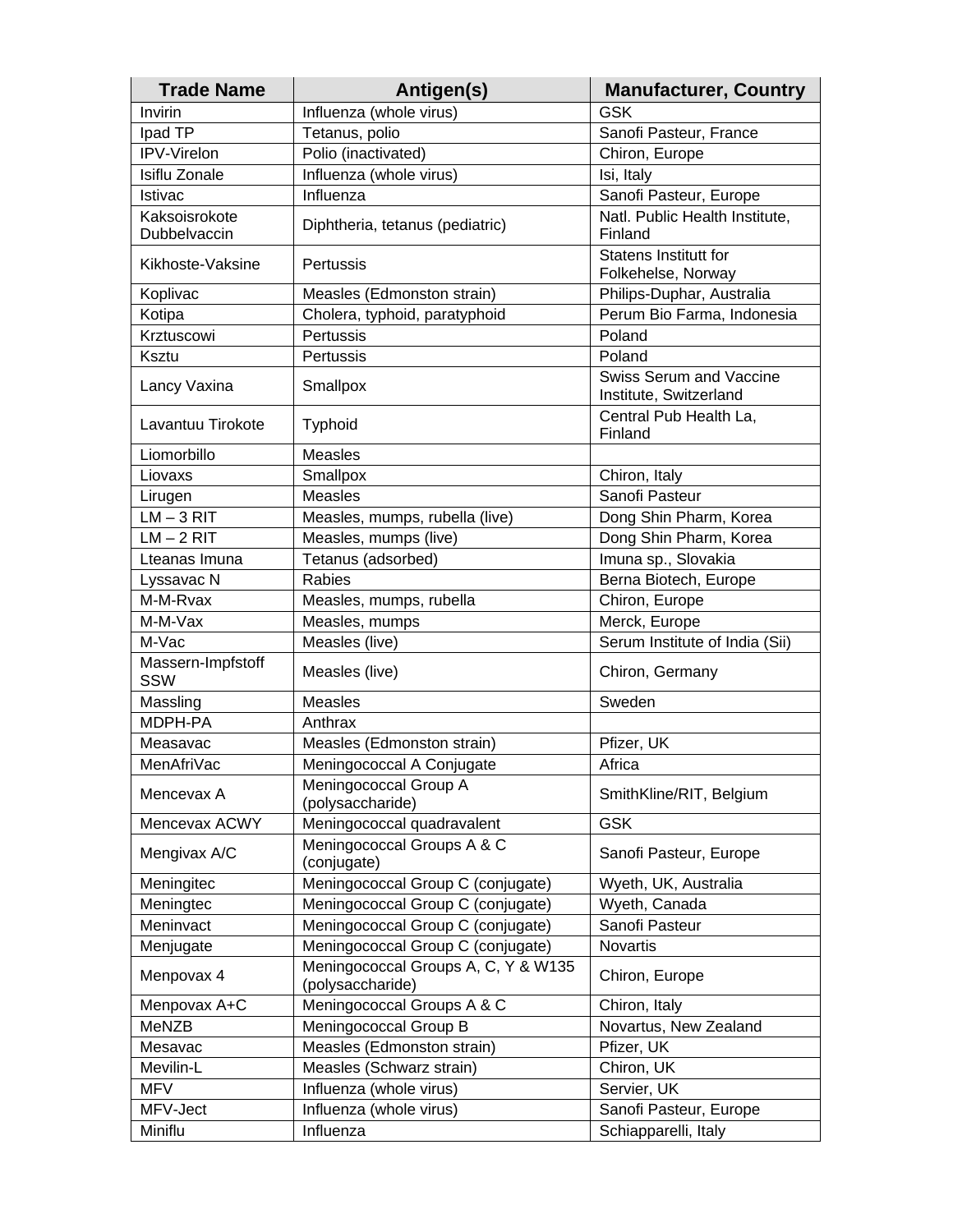| <b>Trade Name</b>   | Antigen(s)                                                                                             | <b>Manufacturer, Country</b>              |
|---------------------|--------------------------------------------------------------------------------------------------------|-------------------------------------------|
| Mo-Ru Viraten       | Measles, rubella                                                                                       | Berna Biotech, Canada                     |
| Moniarix            | Pneumococcal 17-valent<br>(polysaccharide)                                                             | GSK, Europe                               |
| Monovax / Monovac   | <b>BCG</b>                                                                                             | Sanofi Pasteur, France                    |
| Mopavac             | Measles, mumps (live)                                                                                  | Sevac, Czech Republic                     |
| Morbilvax           | Measles (live)                                                                                         | Chiron, Italy                             |
| Morubel             | Measles, rubella (live)                                                                                | Chiron, Italy                             |
| Moruman Berna       | Measles immunoglobulin                                                                                 | Berna, Switzerland                        |
| Morupar             | Measles, mumps, rubella (live)                                                                         | Chiron, Italy                             |
| Movivac             | Measles (live)                                                                                         | Sevac, Czech Republic                     |
| Mumaten             | Mumps (live)                                                                                           | Berna Biotech, Switzerland                |
| Munevan             | Influenza (whole virus)                                                                                | Medeva                                    |
| Mutagrip            | Influenza                                                                                              | Sanofi Pasteur, Germany                   |
| Nasoflu             | Influenza                                                                                              | GSK, Europe                               |
| Neis Vac-C          | Meningococcal Group C (conjugate)                                                                      | Baxter, Europe & Canada                   |
| Neumo Imovax        | Pneumococcal 23-valent<br>(polysaccharide)                                                             | Sanofi Pasteur, Mexico                    |
| Neotyf              | Typhoid (live, oral)                                                                                   | Chiron, Italy                             |
| Nilgrip             | Influenza                                                                                              | <b>CSL</b>                                |
|                     |                                                                                                        | Nicolau Institute of Virology,            |
| Nivgrip             | Influenza (whole virus)                                                                                | Romania                                   |
| NorHOMHerHTA        | Polio (inactivated)                                                                                    | Russia                                    |
| Nothav              | <b>Hepatitis A</b>                                                                                     | Chiron, Italy                             |
| Okavax              | Varicella (live)                                                                                       | Biken / Sanofi Pasteur, Japan<br>& Europe |
| Optaflu             | Influenza (cell culture-based)                                                                         | Novartis, Europe, Iceland,<br>Norway      |
| <b>Oral Virelon</b> | Polio (oral)                                                                                           | Chiron, Germany                           |
| Pariorix            | Mumps (live)                                                                                           | GSK, Mexico & Europe                      |
| Pavivac             | Mumps (live)                                                                                           | Sevac, Czech Republic                     |
| Pediacel            | Diphtheria, tetanus, acellular pertussis,<br>Hib, polio                                                | Europe                                    |
| Penta               | Diphtheria, tetanus, acellular pertussis,<br>Hib, polio                                                | Sanofi Pasteur, Europe                    |
| PENT-HIBest         | Diphtheria, tetanus, pertussis, polio, Hib                                                             | Sanofi Pasteur                            |
| Pentacel            | Diphtheria, tetanus, pertussis, polio, Hib                                                             | Sanofi Pasteur, Canada                    |
| Pentacog            | Diphtheria, tetanus, pertussis, polio, Hib                                                             | Sanofi Pasteur                            |
| PentAct-HIB         | Diphtheria, tetanus, pertussis, polio, Hib                                                             | Sanofi Pasteur, Europe                    |
| Pentavac            | Diphtheria, tetanus, pertussis, polio, Hib                                                             | Sanofi Pasteur                            |
| Pentavalente        | Diphtheria, tetanus, pertussis, hepatitis<br>B, Hib                                                    | Mexico                                    |
| Pentavalenti        | Diphtheria, tetanus, pertussis, polio, Hib<br>OR Diphtheria, tetanus, pertussis, polio,<br>hepatitis B | Italy                                     |
| Pentaxim            | Diphtheria, tetanus, pertussis, polio, Hib                                                             | Aventis Pasteur, France                   |
| Pluserix            | Measles, rubella                                                                                       | GSK, Mexico & Europe                      |
| Pneumopur           | Pneumococcal 23-valent<br>(polysaccharide)                                                             | Chiron, Europe                            |
| POLIAcel            | Diphtheria, tetanus, pertussis, polio, Hib                                                             | Sanofi Pasteur, Argentina                 |
| Poliomyelite        | Polio (inactivated)                                                                                    | France                                    |
| Polioral            | Polio (live, oral, trivalent)                                                                          | Novartis                                  |
| Polio Sabin         | Polio (oral)                                                                                           | GSK, Europe                               |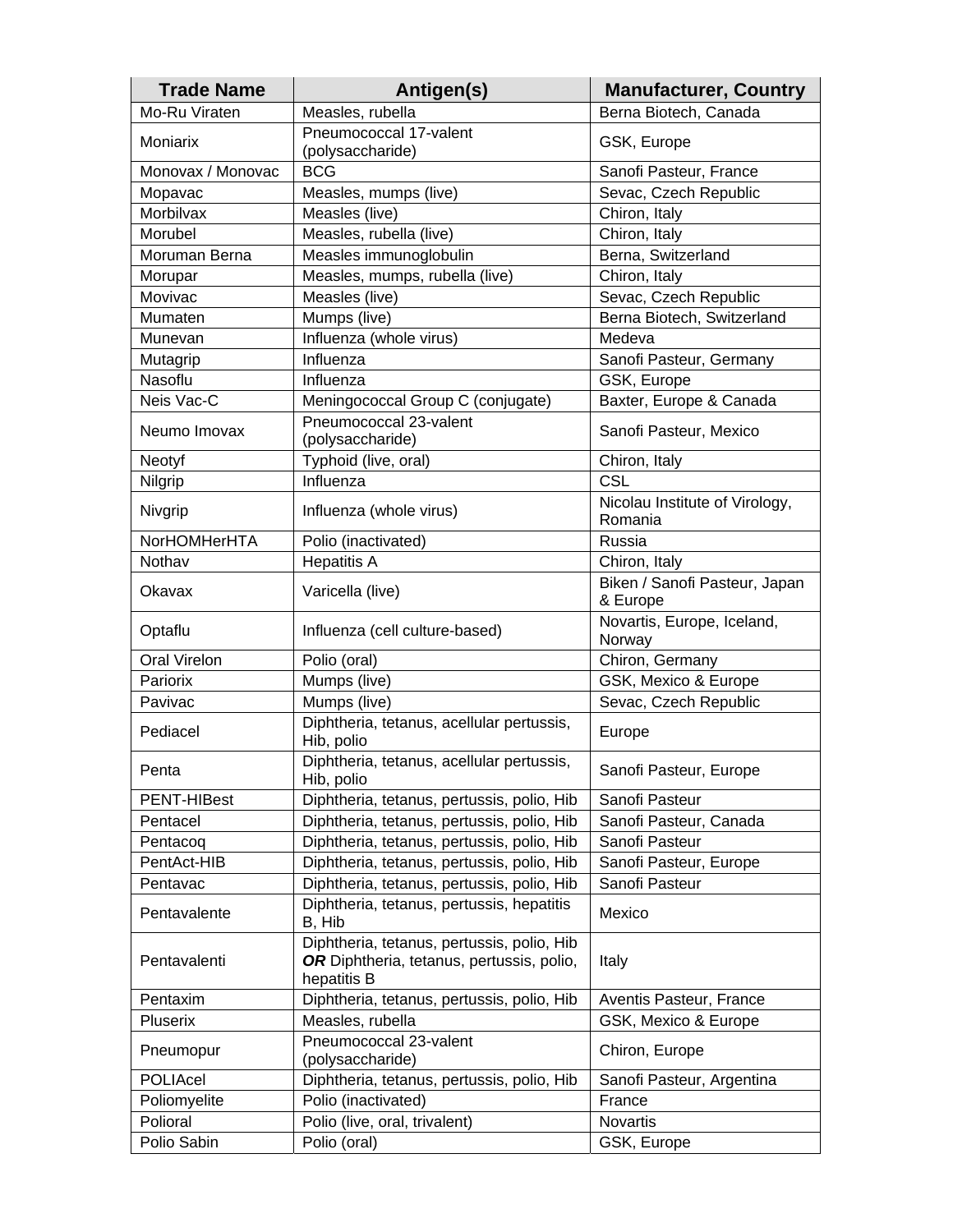| <b>Trade Name</b>       | Antigen(s)                                                 | <b>Manufacturer, Country</b>                |
|-------------------------|------------------------------------------------------------|---------------------------------------------|
| Poloral                 | Polio (oral)                                               | <b>Swiss Serum and Vaccine</b><br>Institute |
| Prevenar                | Pneumococcal 7-valent (conjugate)                          | Wyeth, France                               |
| Previgrip               | Influenza                                                  | Chiron, France                              |
| Primavax                | Diphtheria, tetanus, hepatitis B                           | Sanofi Pasteur, Europe                      |
| Priorix                 | Measles, mumps, rubella (live)                             | GSK, Europe & Australia                     |
| Priorix-Tetra           | Measles, mumps, rubella, varicella (live)                  | GSK, Europe                                 |
| Probivac-B              | <b>Hepatitis B</b>                                         | Probiomed, Mexico                           |
| Procomvax               | Hib, hepatitis B                                           | Sanofi Pasteur, Europe                      |
| <b>PRS</b>              | <b>MMR</b>                                                 | Cuba                                        |
| Pulmovax                | Pneumococcal 23-valent<br>(polysaccharide)                 | Merck                                       |
| Q-Vac                   | Diphtheria, tetanus, pertussis, hepatitis<br>В             | Serum Institute of India (Sii)              |
| Quadracel               | Diphtheria, tetanus, acellular pertussis,<br>polio         | Sanofi Pasteur, Mexico                      |
| <b>QUADRAcel/Hibest</b> | Diphtheria, tetanus, acellular pertussis,<br>polio, Hib    | Sanofi Pasteur, Argentina                   |
| Quadravax               | Diphtheria, tetanus, pertussis, polio                      | <b>GSK</b>                                  |
| Quadruple               | Diphtheria, tetanus, pertussis, Hib                        | Mexico                                      |
| Quatro-Virelon          | Diphtheria, tetanus, pertussis, polio                      | Chiron, Europe                              |
| Quinivax-IN             | Diphtheria, tetanus, pertussis, polio, Hib                 | Valda Laboratori, Europe                    |
| Quintuple               | Diphtheria, tetanus, pertussis, polio, Hib                 | GSK, Mexico                                 |
| Quinvaxem               | Diphtheria, tetanus, pertussis, Hib,<br><b>Hepatitis B</b> | Novartis/Crucell                            |
| R-HB Vaccine            | Hepatitis B (recombinant)                                  | Mitsubishi Chem Corp, Japan                 |
| R-Vac                   | Rubella (live)                                             | Serum Institute of India (Sii)              |
| Rabdomune               | Rabies                                                     | Impdfstofwerke, Germany                     |
| Rabipur                 | Rabies                                                     | Chiron, Germany                             |
| Rabivac                 | Rabies                                                     | Chiron, Germany                             |
| Rasilvax                | Rabies                                                     | Chiron, Italy                               |
| <b>RDCV</b>             | "Rabies Diploid Cell Vaccine"                              |                                             |
| Refortrix               | Diphtheria, tetanus (adult)                                | <b>GSK</b>                                  |
| Repevax                 | Diphtheria, tetanus, pertussis, polio                      | Sanofi Pasteur                              |
| Revaxis                 | Tetanus, diphtheria, polio (adult)                         | Sanofi Pasteur (Europe)                     |
| Rimevax                 | Measles (live, Schwarz strain)                             | GSK, Mexico & Europe                        |
| Rimparix                | Measles, mumps (live)                                      | GSK, Europe                                 |
| RIT-LM-2                | Measles, mumps (live)                                      | Dong Shin Pharm, Korea                      |
| RIT-LM-3                | Measles, mumps, rubella (live)                             | Dong Shin Pharm, Korea                      |
| Rorvax                  | Measles, mumps, rubella (live)                             | Sanofi Pasteur, Europe &<br><b>Brazil</b>   |
| Rosovax                 | Rubella                                                    | Ism, Italy                                  |
| Rouvax                  | Measles (live)                                             | Sanofi Pasteur, Europe                      |
| Rubavax                 | Rubella (live)                                             | Sanofi Pasteur, UK                          |
| Rubeaten                | Rubella (live)                                             | Berna Biotech, Europe                       |
| Rubellovac              | Rubella (live)                                             | Chiron, Germany                             |
| Rubilin                 | Rubella (live)                                             | Chiron, UK                                  |
| Rudi-Rouvax             | Measles, rubella (live)                                    | Sanofi Pasteur, France                      |
| Rudivax                 | Rubella (live)                                             | Sanofi Pasteur, France                      |
| Sahia                   | Polio (live oral)                                          | Multiple manufacturers                      |
| Sampar                  | Plague                                                     | Sanofi Pasteur, Indonesia                   |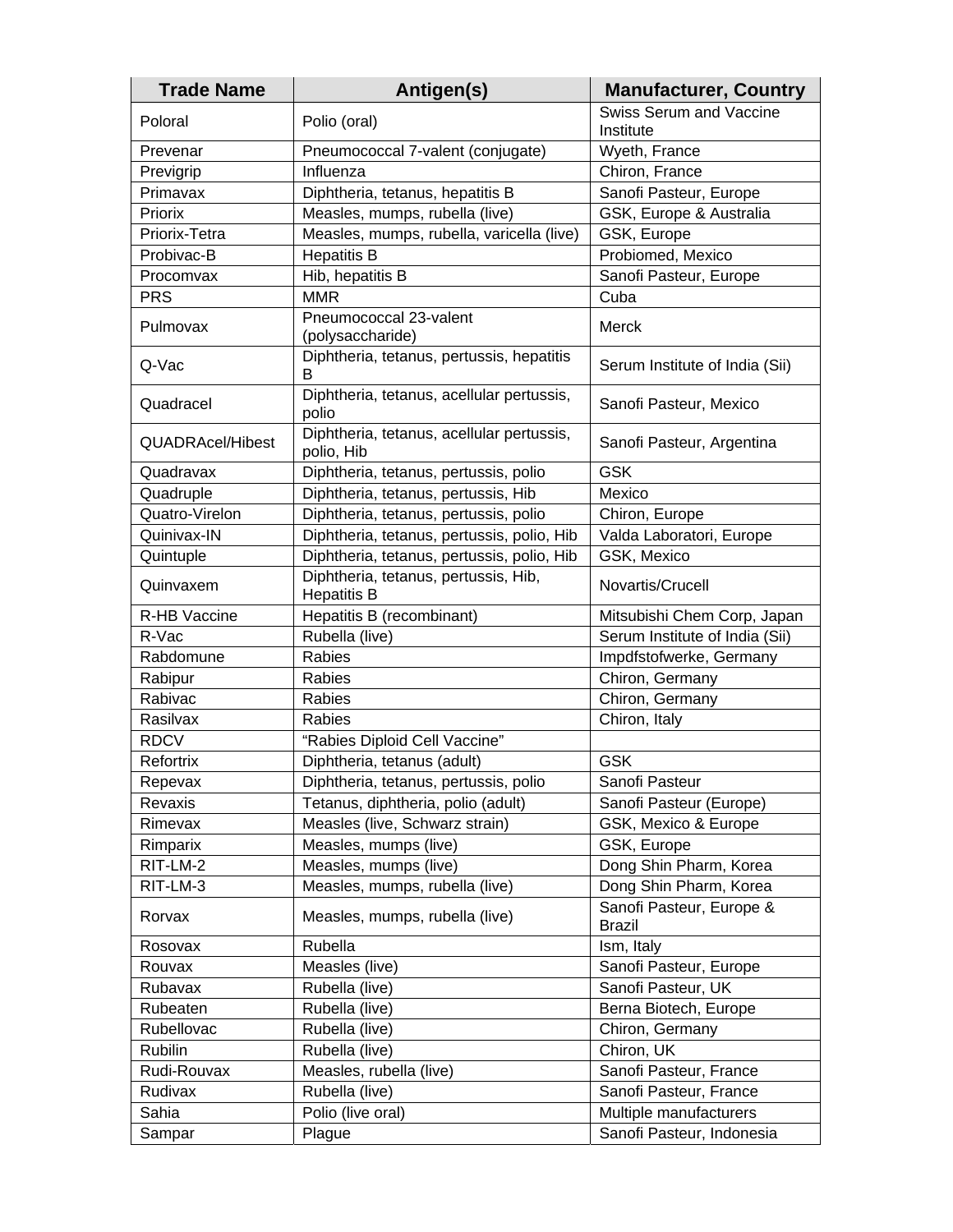| <b>Trade Name</b>           | Antigen(s)                                         | <b>Manufacturer, Country</b>                                                           |
|-----------------------------|----------------------------------------------------|----------------------------------------------------------------------------------------|
| Sandovac                    | Influenza                                          | Sandoz, Austria                                                                        |
| Serap                       | Diphtheria, tetanus, pertussis                     | Perum Bio Farma, Indonesia                                                             |
| Shanvac-B                   | <b>Hepatitis B</b>                                 | Shantha, India                                                                         |
| <b>SMBV</b>                 | <b>Rabies</b>                                      | Sanofi Pasteur, Europe                                                                 |
| Sii Rabivax                 | Rabies                                             | Serum Institute of India (Sii)                                                         |
| Sii Triple Antigen          | Diphtheria, tetanus, pertussis                     | Serum Institute of India (Sii)                                                         |
| Stamaril                    | Yellow fever (live)                                | Sanofi Pasteur, Europe                                                                 |
| Streptopur                  | Pneumococcal 23-valent<br>(polysaccharide)         | Chiron, Europe                                                                         |
| Subinvira                   | Influenza (split virus)                            | Imuna, Czech Republic                                                                  |
| Synflorix                   | Pneumococcal (10-valent, conjugate)                | GSK, Europe, Australia                                                                 |
| T. Polio                    | Tetanus, polio                                     | SP (Canada)                                                                            |
| T.A.B.                      | Typhoid, paratyphoid (A & B)                       | - Institute Pasteur, Tunisia<br>- Egypt<br>- Pharmaceutical Industries<br>Corp., Burma |
| T-Immun                     | Tetanus (adsorbed)                                 | Baxter, Germany                                                                        |
| T-Vaccinol                  | Tetanus                                            | Roehm Pharma, Germany                                                                  |
| T-Wellcovax                 | Tetanus                                            | Wellcopharm, Germany                                                                   |
| Tanrix                      | Tetanus                                            | GSK, Europe                                                                            |
| Td-Pur                      | Tetanus, diphtheria (adult)                        | Chiron, Europe                                                                         |
| <b>Td-Virelon</b>           | Tetanus, diphtheria, polio                         | Chiron, Europe                                                                         |
| <b>Te Anatoxal</b>          | Tetanus                                            | Berna Biotech, Switzerland                                                             |
| Telvaclptap                 | Tetanus                                            | Yugoslavia                                                                             |
| <b>Tet-Aktiv</b>            | Tetanus                                            | Tropon-Cutter, Germany                                                                 |
| Tet-Tox                     | Tetanus                                            | <b>CSL Limited, Australia</b>                                                          |
| Tetagrip                    | Tetanus, influenza                                 | SP, France                                                                             |
| <b>Tetamun SSW</b>          | Tetanus (fluid, nonadsorbed)                       | Veb Sachsisches Serumwerk,<br>Germany                                                  |
| Tetamyn                     | <b>Tetanus</b>                                     | Bioclon, Mexico                                                                        |
| Tetano-difter               | Tetanus, diphtheria                                | <b>Celltech Pharma</b>                                                                 |
| Tetanol                     | Tetanus (adsorbed)                                 | Chiron, Sanofi Pasteur,<br>Europe & Mexico                                             |
| Tetanovac                   | <b>Tetanus</b>                                     | Sanofi Pasteur, Mexico                                                                 |
| <b>Tetasorbat SSW</b>       | Tetanus (adsorbed)                                 | Veb Sachsisches Serumwerk,<br>Germany                                                  |
| Tetatox                     | Tetanus (adsorbed)                                 | Berna Biotech, Italy                                                                   |
| Tetavax                     | Tetanus (adsorbed)                                 | Sanofi Pasteur, Europe                                                                 |
| Tetracog 05                 | Diphtheria, tetanus, pertussis, polio              | Sanofi Pasteur, France                                                                 |
| <b>TetrAct-HIB</b>          | Diphtheria, tetanus, pertussis, Hib                | Sanofi Pasteur, Europe                                                                 |
| <b>Tetravac Acellulaire</b> | Diphtheria, tetanus, acellular pertussis,<br>polio | Sanofi Pasteur, Europe                                                                 |
| Tetravalenti                | Diphtheria, tetanus, pertussis, hepatitis<br>В     | Italy                                                                                  |
| Tetraxim                    | Tetanus, diphtheria, pertussis, polio              | Sanofi Pasteur, Europe                                                                 |
| <b>Theracys</b>             | <b>BCG</b>                                         | Aventis Pasteur, Canada                                                                |
| Ticovac                     | Tick-borne encephalitis                            | <b>Baxter SA</b>                                                                       |
| Tifovax                     | Typhoid (Vi polysaccharide)                        | Sanofi Pasteur, Mexico                                                                 |
| <b>Titifica</b>             | Typhoid and paratyphoid                            | Italy                                                                                  |
| <b>TOPV</b>                 | Polio (oral, trivalent)                            | Multiple manufacturers                                                                 |
| <b>Trenin DPT Behring</b>   | Diphtheria, tetanus, pertussis                     | Chiron Behring GmbH,<br>Germany                                                        |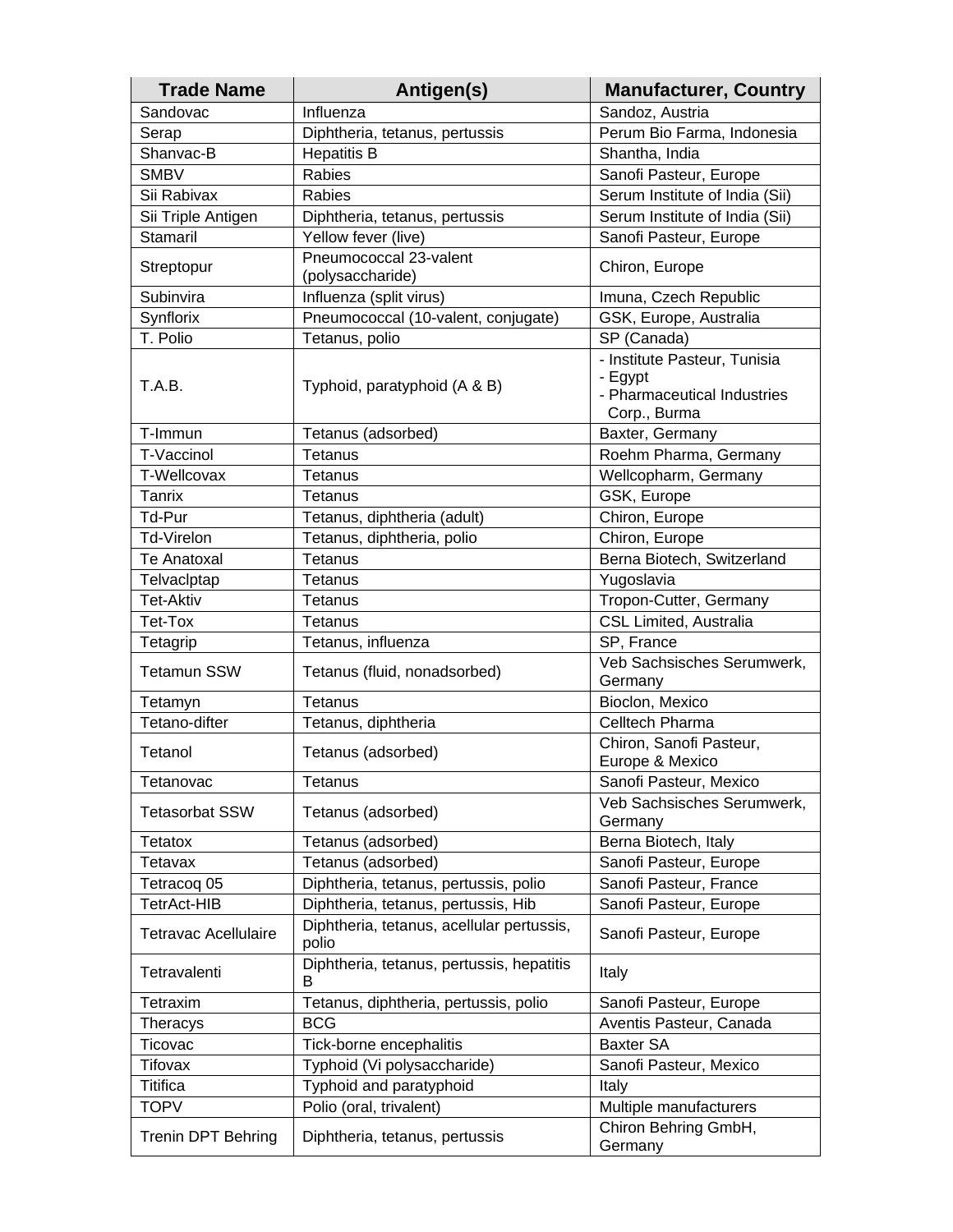| <b>Trade Name</b>                        | Antigen(s)                                                     | <b>Manufacturer, Country</b>                        |
|------------------------------------------|----------------------------------------------------------------|-----------------------------------------------------|
| Tresivac                                 | Measles, mumps, rubella (live)                                 | Serum Institute of India (Sii)                      |
| Triacel                                  | Diphtheria, tetanus, acellular pertussis                       | Sanofi Pasteur, Europe &<br>Mexico                  |
| Triacelluvax                             | Diphtheria, tetanus, acellular pertussis                       | Chiron, Europe                                      |
| Trimovax                                 | Measles, mumps, rubella (live)                                 | Sanofi Pasteur,                                     |
| <b>Tripacel</b>                          | Diphtheria, tetanus, acellular pertussis                       | Sanofi Pasteur, Europe                              |
| Triple antigen                           | Diphtheria, tetanus, pertussis                                 | - Chowgule & Co., India<br>- CSL Limited, Australia |
| <b>Triple Sabin</b>                      | Polio (live, oral)                                             | Mexico                                              |
| <b>Triple</b>                            | Diphtheria, tetanus, pertussis                                 | Cuba, Mexico                                        |
| Triple viral                             | Measles, mumps, rubella                                        | - Mexico<br>- Immunology Institute,<br>Croatia      |
| Triplice (VT)                            | Diphtheria, tetanus, pertussis                                 | Instituto Butantan, Brazil                          |
| Triplice Viral (VTV)                     | Measles, mumps, rubella                                        | Instituto Butantan, Brazil                          |
| Triplovax                                | Measles, mumps, rubella                                        | Sanofi Pasteur, Europe &<br><b>Brazil</b>           |
| <b>Tritanrix</b>                         | Diphtheria, tetanus, whole-cell pertussis                      | <b>GSK</b>                                          |
| <b>Tritanrix-HB</b>                      | Diphtheria, tetanus, whole-cell<br>pertussis, hepatitis B      | GSK, Mexico                                         |
| Tritanrix-HB-Hib                         | Diphtheria, tetanus, whole-cell<br>pertussis, hepatitis B, Hib | <b>GSK</b>                                          |
| Trivacuna Leti                           | Diphtheria, tetanus (adsorbed),<br>pertussis                   | Laboratory Leti, Spain                              |
| Trivax                                   | Diphtheria, tetanus (plain), pertussis                         | Chiron, UK                                          |
| Trivax-AD                                | Diphtheria, tetanus (adsorbed),<br>pertussis                   | Chiron, UK                                          |
| Trivax-Hib                               | Diphtheria, tetanus, pertussis, Hib                            | GSK, Europe                                         |
| Trivb                                    | Diphtheria, tetanus, pertussis                                 | <b>Brazil</b>                                       |
| Triviraten                               | Measles, mumps, rubella (live)                                 | Berna Biotech, Switzerland                          |
| <b>Trivivac</b>                          | Measles, mumps, rubella (live)                                 | Sevac, Czech Republic                               |
| <b>Trivivax</b>                          | Measles, mumps, rubella                                        | Sanofi Pasteur, Mexico                              |
| <b>Tussitrupin Forte</b>                 | Pertussis                                                      | Staatliches Institut, Germany                       |
| Tuvax                                    | <b>BCG</b>                                                     | Japan BCG Laboratory, Japan                         |
| Tyne                                     | <b>BCG</b>                                                     | Sweden                                              |
| <b>Typherix</b>                          | Typhoid (Vi polysaccharide)                                    | GSK, Europe & Australia                             |
| Typhopara-<br>typhoidique                | Typhoid and paratyphoid                                        | France                                              |
| Typhoral-L                               | Typhoid (Ty21a oral)                                           | Berna Biotech, Germany                              |
| Typh-Vax                                 | Typhoid                                                        | <b>CSL Limited, Australia</b>                       |
| Va-Diftet                                | Diphtheria, tetanus                                            | Finlay Vacunas y Sueros,<br>Cuba                    |
| Va-Mengoc-BC                             | Meningococcal Groups B & C                                     | Finlay Vacunas y Sueros,<br>Cuba                    |
| Vac-DPT                                  | Diphtheria, tetanus, pertussis                                 | Bioclon, Mexico                                     |
| Vaccin Difteric<br>Adsorbit              | Diphtheria (adsorbed)                                          | Cantacuzino Institute,<br>Romania                   |
| Vaccin Rabique<br>Pasteur                | Rabies                                                         | Pasteur Vaccins                                     |
| Vaccin Combinat<br>Diftero-Tetanic       | Diphtheria, tetanus (adsorbed)                                 | Cantacuzino Institute,<br>Romania                   |
| Vaccin tuberculeux<br>attenue lyophilize | <b>BCG</b>                                                     | Sanofi Pasteur, France                              |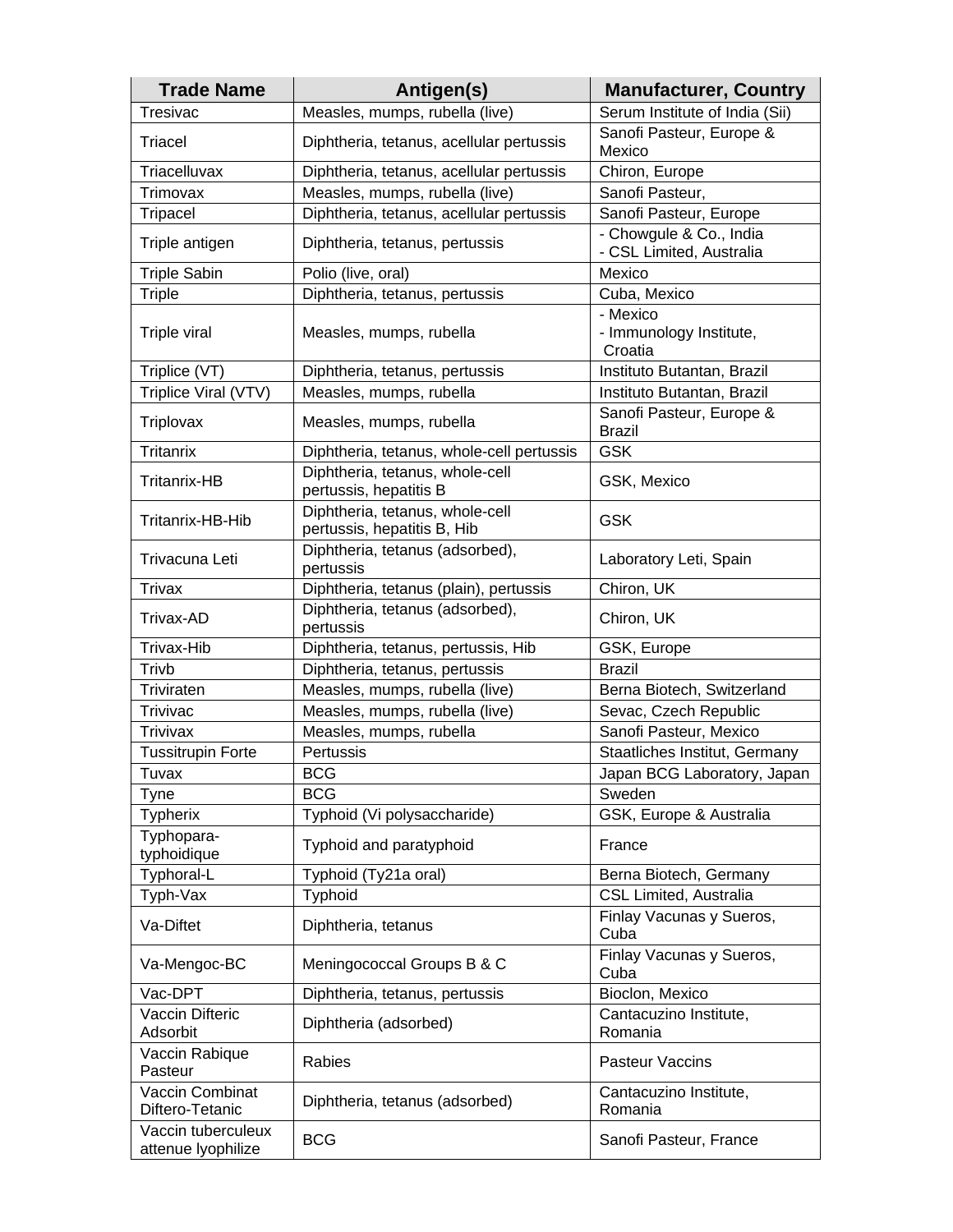| <b>Trade Name</b>                      | Antigen(s)                             | <b>Manufacturer, Country</b>                            |
|----------------------------------------|----------------------------------------|---------------------------------------------------------|
| Vaccinum<br>Morbillorum Vivum          | Measles (live)                         | Moscow Research Institute,<br>Russia                    |
| Vacina Dupla                           | Diphtheria, tetanus                    | Instituto Butantan, Brazil                              |
| Vacina Triplice                        | Diphtheria, tetanus, pertussis         | Instituto Butantan, Brazil                              |
| Vacina Triplice Viral                  | Measles, mumps, rubella                | <b>Brazil</b>                                           |
| Vacuna Doble                           | Tetanus, diphtheria                    | Instituto Biologico Argentino                           |
| Vacunol                                | <b>Tetanus</b>                         | Temis-Lostato, Brazil                                   |
| Vaksin Sampar                          | Plague                                 | Perum Bio Farma, Indonesia                              |
| Vaksin Cacar                           | Smallpox                               | Indonesia                                               |
| <b>Vaksin Serap</b>                    | Diphtheria, tetanus, pertussis         | Perum Bio Farma, Indonesia                              |
| Vaksin Campak<br>Kerig                 | Measles (live)                         | Perum Bio Farma, Indonesia                              |
| Vaksin Kotipa                          | Cholera, typhoid, paratyphoid A, B & C | Perum Bio Farma, Indonesia                              |
| Vamoavax                               | Measles, mumps (live)                  | Institute of Immunology,<br>Croatia                     |
| Varicella-RIT                          | Varicella                              | GSK, Europe                                             |
| Varicellon                             | Zaricella zoster immunoglobulin        | Behringwerke<br>Aktiengesellischaft, Germany            |
| Varie                                  | Smallpox (lyophilized)                 | Institute of sera and Vaccine,<br><b>Czech Republic</b> |
| Varilrix                               | Varicella (live, Oka strain)           | GSK, Australia, New Zealand                             |
| Varirix                                | Varicella (live, Oka strain)           | GSK, Europe & Mexico                                    |
| Vax-Tet                                | <b>Tetanus</b>                         | Finlay Vacunas & Sueros,<br>Cuba                        |
| Vaxem-Hib                              | Hib (polysaccharide)                   | Chiron, Europe                                          |
| Vaxicoq                                | Pertussis (adsorbed)                   | Sanofi Pasteur, France                                  |
| Vaxigrip                               | Influenza                              | Sanofi Pasteur, Europe &<br>Australia                   |
| Vaxihaler-Flu                          | Influenza (inhaler)                    | Riker, UK                                               |
| Vaxipar                                | Mumps (live)                           | Chiron, Italy                                           |
| <b>VCDT</b>                            | Diphtheria, tetanus (pediatric)        | Cantacuzino Institute,<br>Romania                       |
| <b>VDA Vaccin Difteric</b><br>Adsorbit | Diphtheria                             | Cantacuzino Institute,<br>Romania                       |
| Verorab                                | Rabies (purified vero cell)            | Sanofi Pasteur, France                                  |
| <b>VIATIM</b>                          | Hepatitis A, typhoid                   | Sanofi Pasteur, UK                                      |
| Vibriomune                             | Cholera                                | Duncan Flockhart, UK                                    |
| Viralinte                              | <b>Hepatitis B</b>                     | Ivax Pharmaceuticals, Mexico                            |
| Virelon C                              | Polio (inactivated)                    | Chiron, Germany                                         |
| Virelon T 20                           | Polio (live, oral trivalent)           | Chiron, Germany                                         |
| Virivac                                | Measles, mumps, rubella (live)         | Merck, Finland                                          |
| Virovac Massling,<br>Perotid, Rubella  | Measles, mumps, rubella                | Sweden                                                  |
| Vopix                                  | Polio (oral)                           | PT Biofarma, Indonesia                                  |
| <b>VPH</b>                             | Human Papillomavirus                   | Spanish                                                 |
| V T (Vacine Triplice)                  | Diphtheria, tetanus, pertussis         | Instituto Butantan, Brazil                              |
| V T V (Vacina<br>Triplice Viral)       | Measles, mumps, rubella                | Brazil                                                  |
| <b>VVR</b>                             | Measles (live)                         | Cantucuzino Institute,<br>Romania                       |
| <b>Welltrivax Trivalente</b>           | Diphtheria, tetanus, pertussis         | Spain                                                   |
| X-Flu                                  | Influenza                              | <b>CSL</b>                                              |